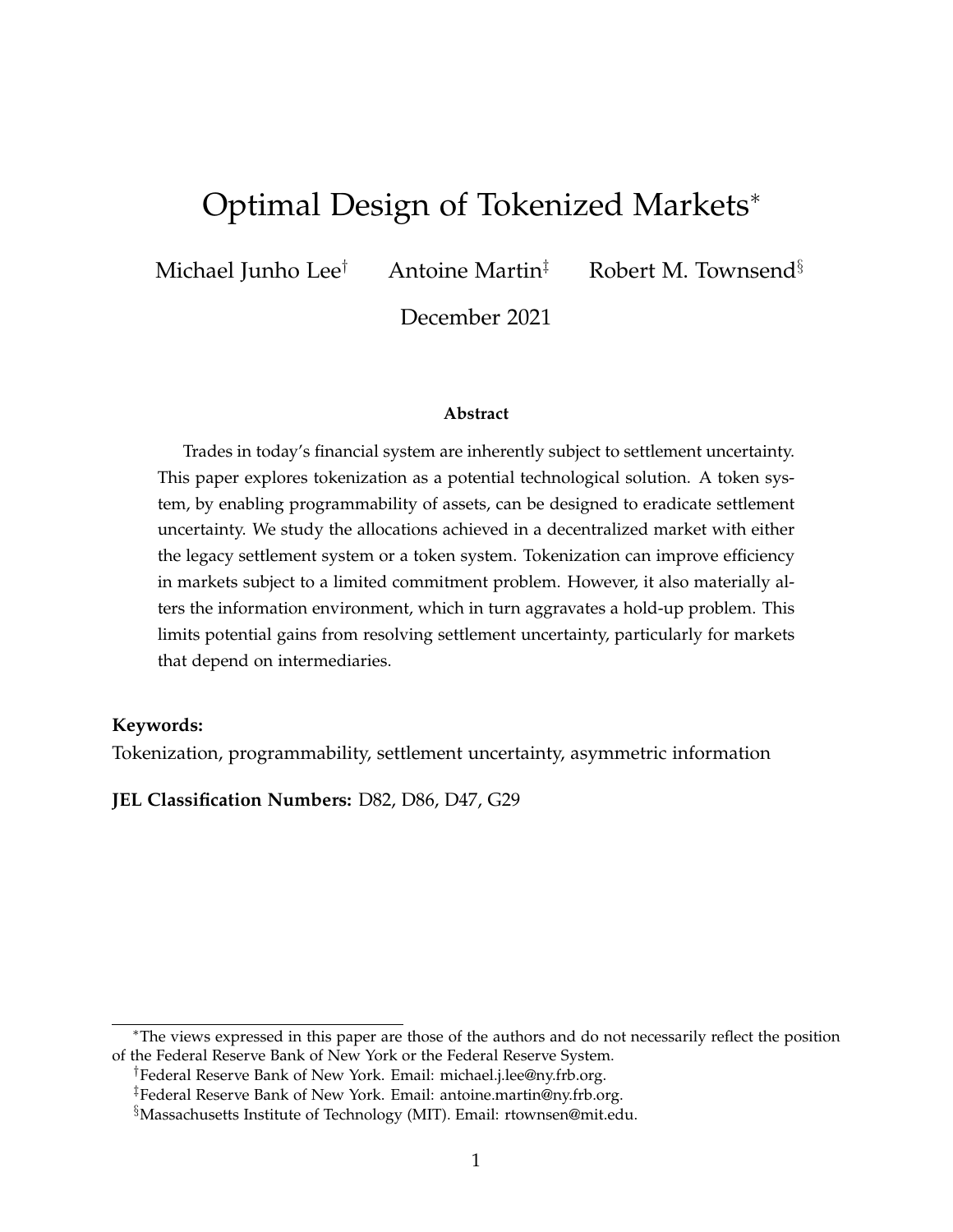## **1 Introduction**

Two traders agree on an asset sale. How can each party ensure that, when the time comes to settle the trade, the other will keep their side of the bargain? Markets have adopted various solutions to resolve the age-old problem of limited commitment. Thirdparty intermediaries and platforms, such as exchanges or sponsors, facilitate the orderly settlement of transactions. Margin requirements and other uses of collateral ensure that future payments tied to contractual obligations are serviceable. Traders build long-term relationships and a reputation for credibility.

Despite these practices, trades commonly fail to be settled [\(Fleming and Garbade,](#page-25-0) [2005\)](#page-25-0). The potential for systematic settlement fails was put on full display during the Global Financial Crisis. In 2008, settlement fails in Treasury markets reached a daily volume of 400 billion dollars per day. Chronic settlement fails in the Treasury market lead the Treasury Market's Practices Group (TMPG) to introduce a "fails charge" to decrease traders' incentives to fail (see [\(Garbade et al.,](#page-25-1) [2010\)](#page-25-1)).<sup>[1](#page-1-0)</sup> While the fails charge was effective at reducing the incidence of chronic fails, some fails continue to occur as described by [Fleming and Keane](#page-25-2) [\(2016\)](#page-25-2).

Settlement fails reflect the institutional and technological feature of the current settlement system – settlement depends on traders individually submitting settlement instructions that correspond to their contractual obligations from trading activity. When incentives break down, so does settlement.

This paper explores the potential for a settlement system based on distributed ledger technology (DLT) as a potential technological solution to the inability to commit inherent in the current settlement system. In this paper, security tokenization refers to the representation of traditional financial assets and collateral on a distributed ledger. The innovation of tokenization we focus on is the *programmability* of assets.<sup>[2](#page-1-1)</sup> Programmability allows traders to commit to settlement, thereby eliminating the potential for fails.

Does a token system strictly improve upon a legacy settlement system because it can eliminate settlement risk? In a setting where trading is endogenous, we show that it is not the case. With the gain of eliminating settlement risk, an information problem

<span id="page-1-0"></span><sup>&</sup>lt;sup>1</sup>The Treasury Market Practices Group (TMPG) is a group of market professionals committed to supporting the integrity and efficiency of the Treasury, agency debt, and agency mortgage-backed securities markets. See: https://www.newyorkfed.org/tmpg.

<span id="page-1-1"></span><sup>&</sup>lt;sup>2</sup>The idea of programmability is closely related to "smart contracts." The Financial Stability Board notes that "Smart contracts use computer protocols to execute, verify, and constrain the performance of a contract. In doing so, they can automate decision-making, by allowing self-executing computer code to take actions at specified times and/or based on reference to the occurrence (or non-occurrence) of an action or event." [\(Board,](#page-25-3) [2019\)](#page-25-3)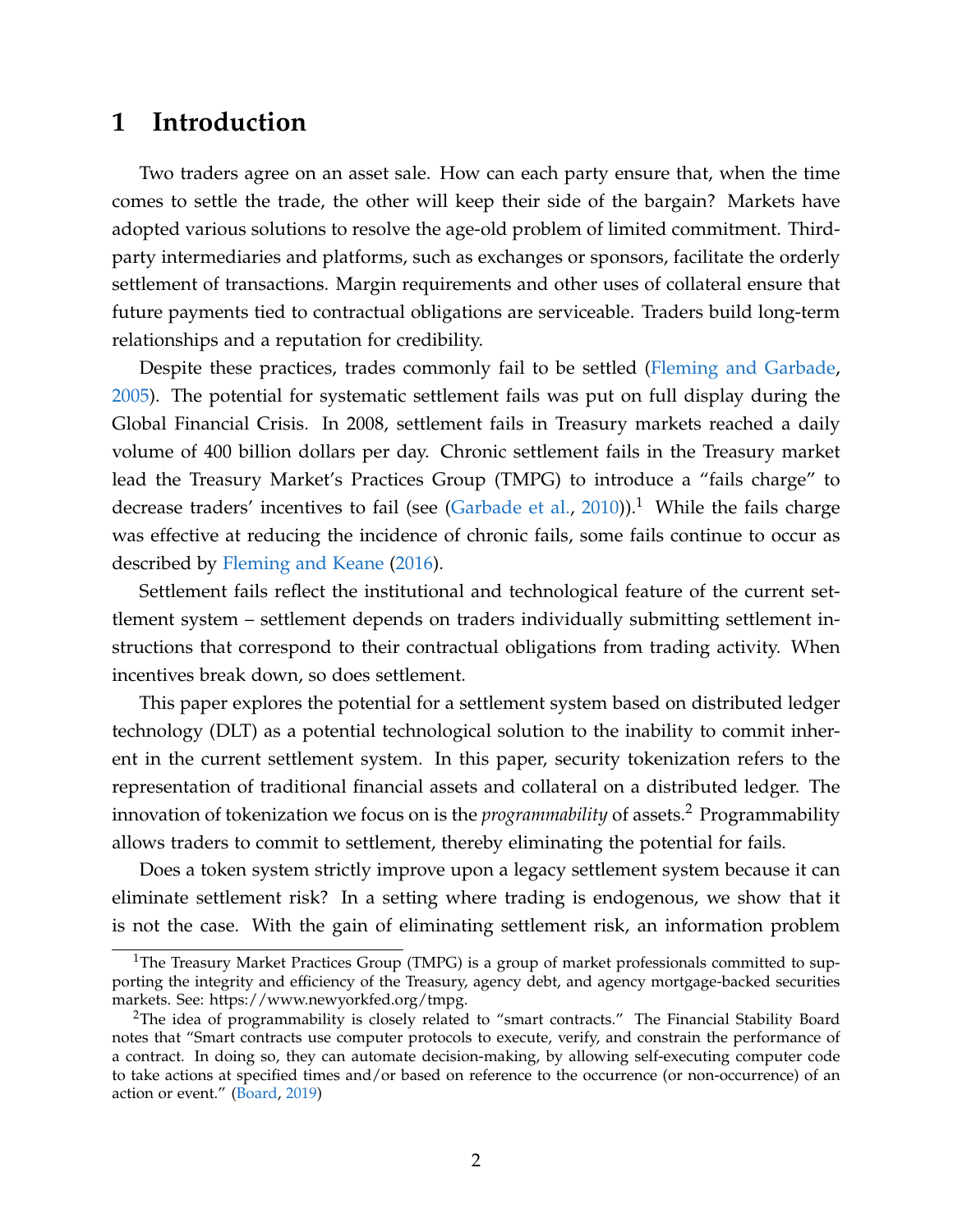emerges. This is because eliminating settlement risk requires traders to reveal more information to their counterparties regarding their positions, and this information can materially impact equilibrium trade.

The intuition is simple but powerful. Suppose that *A* and *B* agree on a trade. To guarantee settlement, *A* and *B* must jointly write a program that governs the change of ownership of assets. In order to program an asset, a trader must have the ownership right to that asset at the time the settlement must take place. Indeed, if the trader does not already own the rights to the asset at the time of settlement, it is possible that the trader will never acquire these rights, which would make ensuring settlement impossible. Knowing that a trader must own the asset she is trying to sell reveals information that can be exploited by the buyer.

This information can lead to a hold-up problem and even breakdown trade altogether. We consider a market where traders must enter inter-dependent trades in order to achieve the optimal allocation of a long-lived asset. A key friction is limited commitment. Traders are tempted to break their contracts when they learn that the private value of holding onto an asset is high ex-post. We compare the effects of the two representative settlement systems on equilibrium trade: the "legacy system," which represents the current settlement system; and the "token system," which allows for programming of assets.

In a legacy system, when the commitment problem is too severe, some trades will fail to settle. In contrast, a token system perfectly resolves settlement uncertainty arising from limited commitment by equipping traders with technology to commit to future settlement actions ex ante. However, some traders serve the role of an intermediary, by bridging the transfer of assets across end sellers and buyers. Intermediaries may not value the asset themselves, and buy and sell primarily to facilitate trade. Having to reveal whether they own the asset exacerbates a hold-up problem because intermediaries must purchase assets in advance to facilitate a transaction. When the hold-up problem binds, trades may altogether fail to occur in equilibrium.

While tokenization is sought as a solution for decentralized markets, which are often heavily reliant on intermediaries to make markets, designing a token system to resolve settlement uncertainty may inadvertently exacerbate other frictions that are less significant under the legacy system. Notably, under the same conditions, we show that the hold-up problem may not preclude trading in the legacy system. This is because the legacy system ensures *maximum* privacy by decoupling trade execution and settlement. In the legacy system, execution of a trade does not require possession of the asset being sold, and so a buyer cannot assume that the seller has already obtained the security she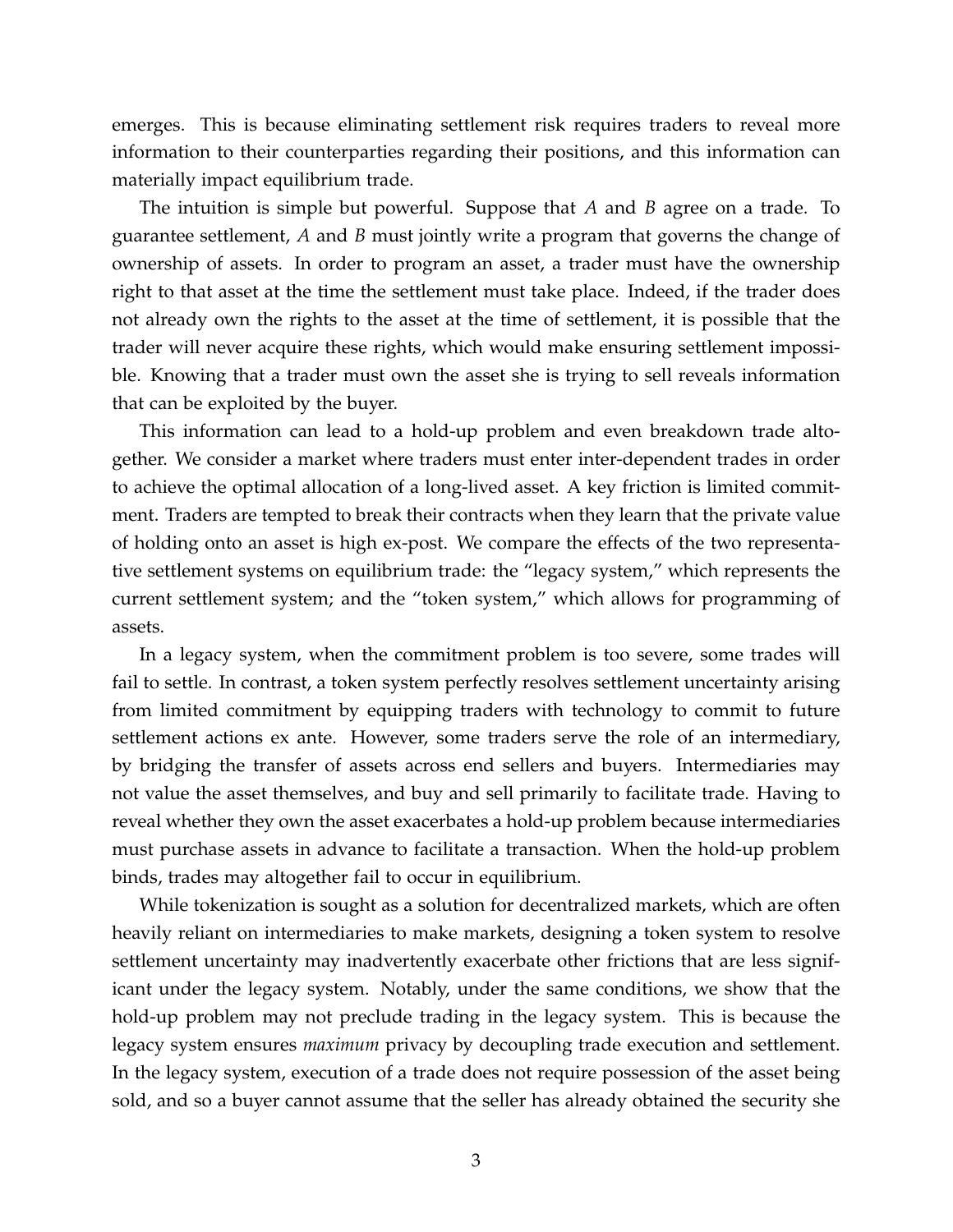is selling.

Programming assets to guarantee settlement is closely linked to the idea of "instant settlement." Instant settlement removes the time gap between trading and settlement, thereby eliminating settlement uncertainty. This idea generalizes to a setting where the commitment to future settlement, through programs, and trading happens simultaneously (See [Lee et al.](#page-26-0) [\(2021a\)](#page-26-0)). The information problem that arises from instant settlement is highly relevant given that instant settlement is an explicit goal of several industry projects. SIX, the company that runs the Swiss central securities depository as well as the large value payment and repo trading system is building a "digital exchange" that will have tokenized assets and cash on a blockchain to facilitate trading.<sup>[3](#page-3-0)</sup> SIX [states](https://www.sixdx.com/en/home/sdx/business-model.html) "the most fundamental of these changes is that trading and settlement will no longer be separated. Instead, they will operate in the same cycle. We call this riskless trading." Similarly, [Fnality,](https://www.fnality.org/news-views/usc-continues-to-evolve) a project led by some large global banks, aims to provide instant settlement. Finally, the Deutsche Börse is working with R3 to build a **[blockchain securities](https://www.ledgerinsights.com/deutsche-borse-swisscom-trial-blockchain-post-trade-settlement-using-tokenized-cash/)** [platform](https://www.ledgerinsights.com/deutsche-borse-swisscom-trial-blockchain-post-trade-settlement-using-tokenized-cash/) *[HQLA](https://www.hqla-x.com/post/a-solution-for-managing-high-quality-liquid-assets-how-distributed-ledger-technology-can-benefit-the-securities-lending-market)<sup>x</sup>* , which would allow instant settlement.

As in our model, the knowledge of ownership of an asset at the time of trade is a starting point for all the existing designs of smart contract protocols. Thus, the implications of our paper are orthogonal to other important design considerations, including consensus mechanisms, privacy features, and commitment tools. In particular, our insight on limitations of token systems apply to ongoing developments in cryptography aimed at increasing privacy, which typically take as given an agreement to transfer, and examine whether the transfer can be accomplished without revealing more detailed information regarding identity.

The remainder of the paper is organized as follows. In Section [2,](#page-3-1) we relate our paper to past works. Section [3](#page-4-0) introduces our theoretical environment. Equilibrium analysis is provided in [4.](#page-9-0) We make concluding remarks in Section [5.](#page-24-0) Proofs not provided in the text can be found in the Appendix.

## <span id="page-3-1"></span>**2 Related Literature**

A new and growing literature examines the implications of blockchain technology in financial settings [\(Townsend](#page-26-1) [\(2019\)](#page-26-1)). This paper is the first to our knowledge that theoretically examines the impact of tokenization on markets with inter-dependent trades. At heart, our paper provides a novel consideration in key design features widely shared by initiatives to develop tokenized markets.

<span id="page-3-0"></span><sup>3</sup>Another relevant project is Broadridge's [Distributed Repo.](https://www.broadridge.com/article/distributed-repo)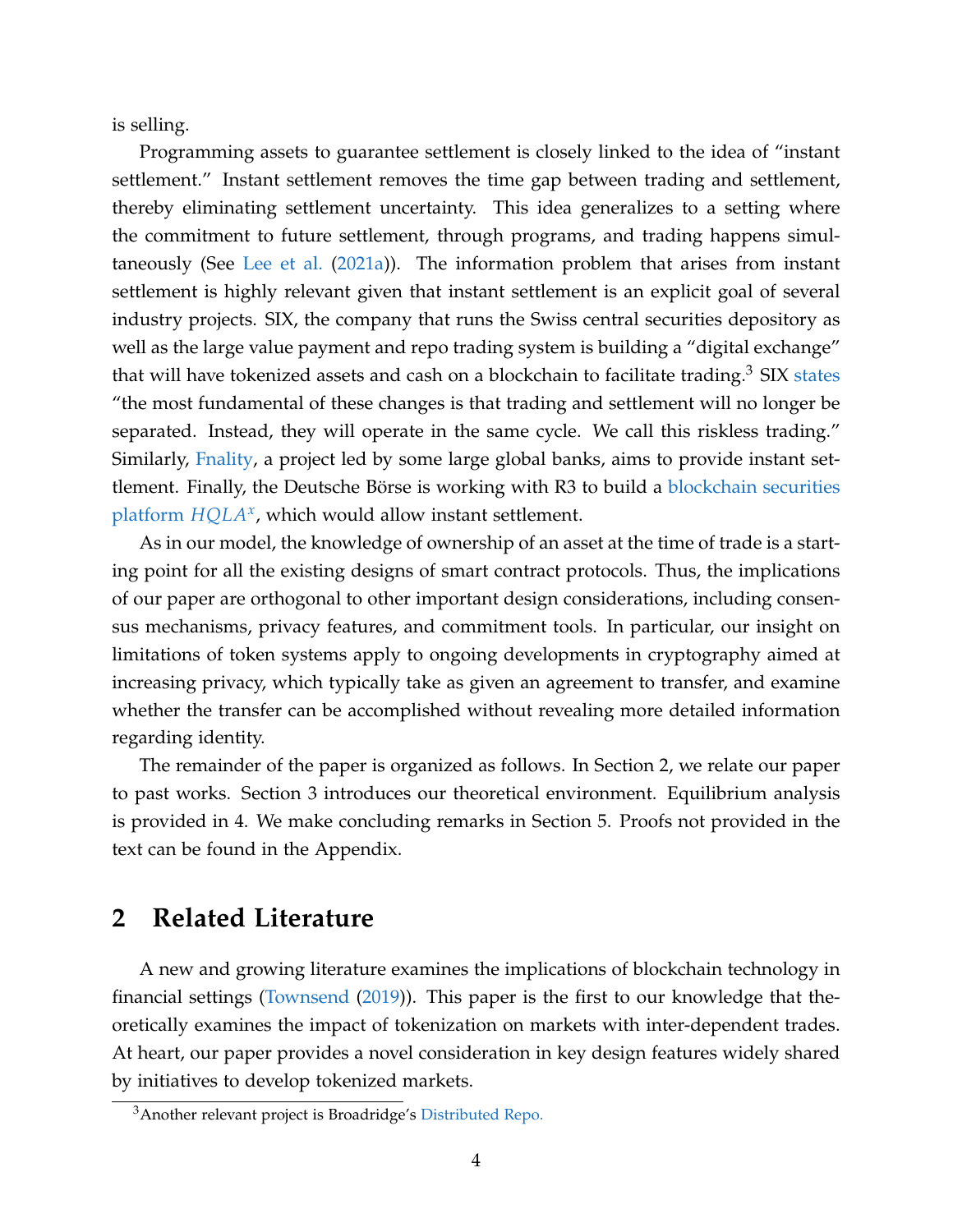Several papers examine the use of blockchain technology in financial markets. A key focus in these papers is the potential for decentralization, whether in the context of cryptocurrencies [\(Chiu and Koeppl](#page-25-4) [\(2017\)](#page-25-4)), settlement [\(Chiu and Koeppl](#page-25-5) [\(2019\)](#page-25-5)), or applications of smart contracts [\(Cong and He](#page-25-6) [\(2019\)](#page-25-6)). In this context, important consideration are costs and incentives for validators [\(Abadi and Brunnermeier](#page-25-7) [\(2018\)](#page-25-7), [Easley et](#page-25-8) [al.](#page-25-8) [\(2019\)](#page-25-8)). While the protocols considered in our paper are potentially implementable in a decentralized manner, this is not the contribution nor the focus. Rather, we highlight the informational impact of key design features of tokenized securities, and outline how these can adversely affect market efficiency. We do so by taking as given a token system that resolves settlement risk, and consider how trade is endogenously determined. [Lee](#page-26-2) [et al.](#page-26-2) [\(2021b\)](#page-26-2) explicitly studies the design problem of zero settlement risk token systems, taking as given a fixed set of trades.

Our paper contributes to studies of how the post-trade environment affects markets. Tokenized securities share properties of real-time gross settlement, which have been studied extensively in the context of wholesale payments. [Martin and McAndrews](#page-26-3) [\(2008\)](#page-26-3) explores how liquidity-saving mechanisms can enhance real-time gross settlement systems, which resolve counterparty and credit risk but can be taxing on liquidity. This tradeoff is explored in the context of clearing by [Koeppl et al.](#page-25-9) [\(2012\)](#page-25-9). [Khapko and Zoican](#page-25-10) [\(2020\)](#page-25-10) explore how the option to choose faster settlement can lead to inefficiencies. We highlight a novel concern that arises in the context of real-time gross settlement – the implicit requirement that underlying assets must be owned at the time of settlement. This novel form of inefficiency only arises when trade and commitment to settlement happen simultaneously – something that has become an increasingly relevant design consideration with tokenization.

Our paper is related to the potential impact of post-trade information disclosure on markets. [Garratt et al.](#page-25-11) [\(2019\)](#page-25-11) analyzes post-trade disclosure in the context of inter-dealer markets, and shows that strategic platforms may choose inefficient disclosure policies. Our paper shows that even though both the legacy and token system, within the context of our framework, do not have access to timely, sensitive information, tokenization can exhibit dramatic difference in equilibrium trade.

### <span id="page-4-0"></span>**3 Model**

We consider an asset market where traders enter bilateral trades that are interdependent, in the sense that an asset may be sold from one trader to another, and then sold further to a third trader. Whether such trades are successfully settled, and whether traders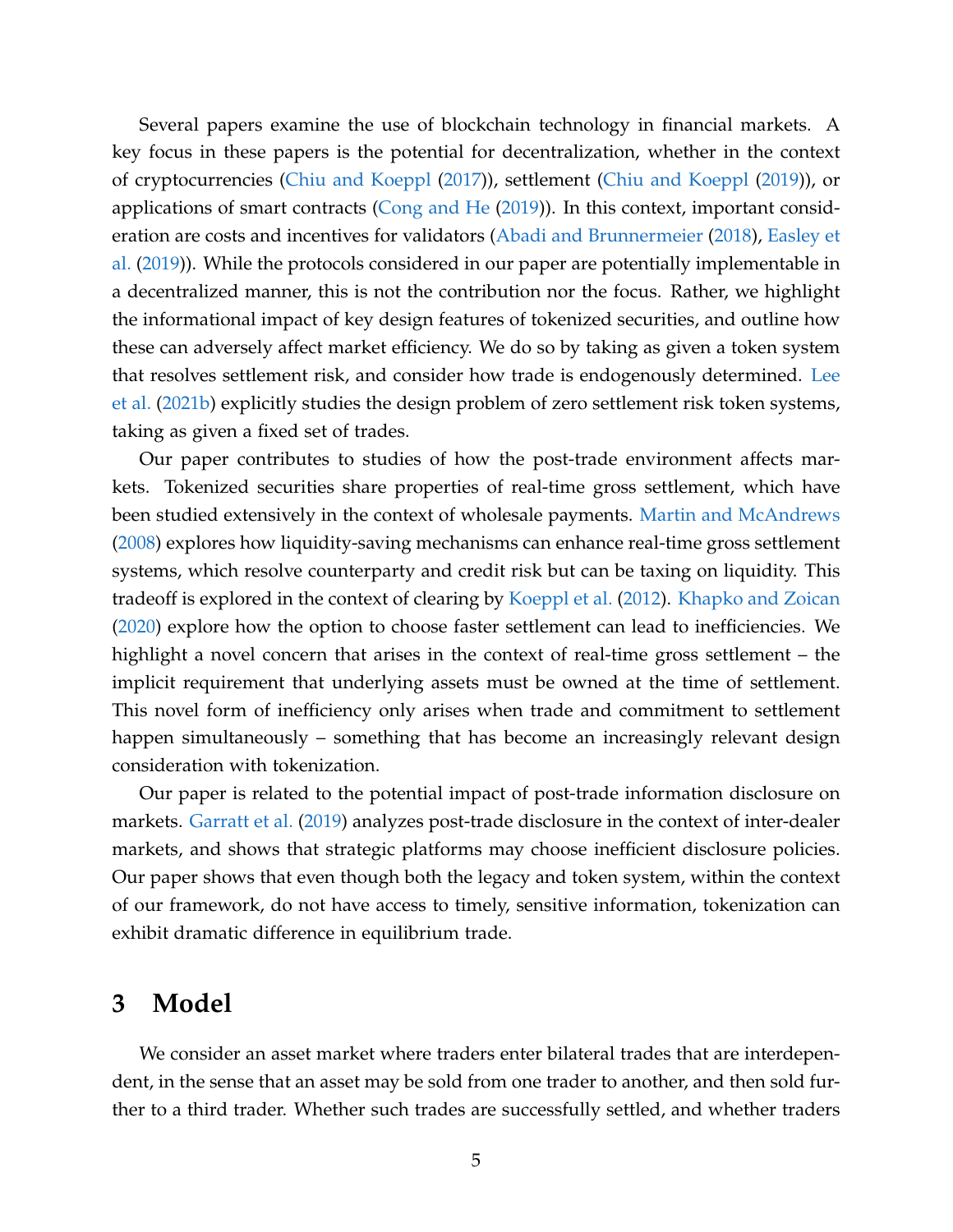enter trades that maximize gains from trade can depend on the underlying settlement environment. We consider two settlement systems: a legacy system, which represents the current system where trade and settlement happen sequentially and independently; and a token system, which uses programs to put in place irrevocable settlement instructions concurrently with trade.

**Agents and Asset.** There are three risk-neutral traders,  $i = \{A, B, C\}$ , and one indivisible asset, which is initially owned by *A*. The model is divided into two stages: the trading stage and the settlement stage. The model begins with the trading stage, during which traders bilaterally meet with each other and negotiate trades. There are two meetings that occur sequentially, which we represent as  $t = m1$ ,  $m2$ . These meeting are between *A* and *B* and between *B* and *C*. *A* and *C* never meet. In this sense, *B* is an intermediary that facilitates transfers of the asset between *A*, who owns the asset in the beginning of the model, and *C*, who can make better use of the asset in certain future periods. While the role of *B* as an intermediary is assumed, for simplicity, it is important to recognize that intermediaries can play an essential role in facilitating transactions that might not otherwise occur. Specifically, in a more complex model, trades may not occur even if *A* and *C* can meet. We expect that our results would extend to an environment where *B* arises as an intermediary endogenously.

After the trading stage, the settlement stage starts. In the settlement stage, assets are transferred between traders over three dates  $t = 1, 2, 3$ . In essence, the trades made in  $t = m1$ ,  $m2$  consist of promises of exchanges in ownership of the asset, with the actual exchange scheduled to occur at dates  $t = 1, 2, 3$ .

Trader *i* derives some payoff  $v_t^i$  from holding the asset at dates  $t = 1, 2, 3$ . Each trader is endowed with multiple accounts where the asset can be held, and the ownership and contents of accounts are assumed to be private. At any date  $t = 1, 2, 3$ , the asset must be in the account of one of the traders and can be in only one account. We say that trader *i* owns the asset at date *t*, and derives the associated payoff, if the asset is in one of trader *i*'s account on that date.

Payoffs (summarized in Figure [1\)](#page-6-0) vary between traders and across periods, and can take values *H*, *M*, or *L*, where  $H > M > L > 0$ . *A* derives a payoff of *L*, *L*, and *H* for holding the asset in  $t = 1, 2, 3$ , respectively. *B* derives a payoff of *H* for holding the asset in  $t = 1$ ,  $\tilde{M} \in \{0, M\}$  in  $t = 2$ , and 0 in  $t = 3$ , where  $\tilde{M} = M$  with probability  $\lambda_B$  and 0 otherwise. *B* privately learns  $\tilde{M}$  in the beginning of date  $t = 2$ . *C* derives a payoff 0 in  $t = 1$ , *H* for holding the asset in  $t = 2$ , and  $\hat{H} \in \{0, H\}$  in  $t = 3$ , where  $\hat{H} = H$ with probability  $\lambda_c$  and 0 otherwise. *C* privately learns *H* at the beginning of  $t = 3$ .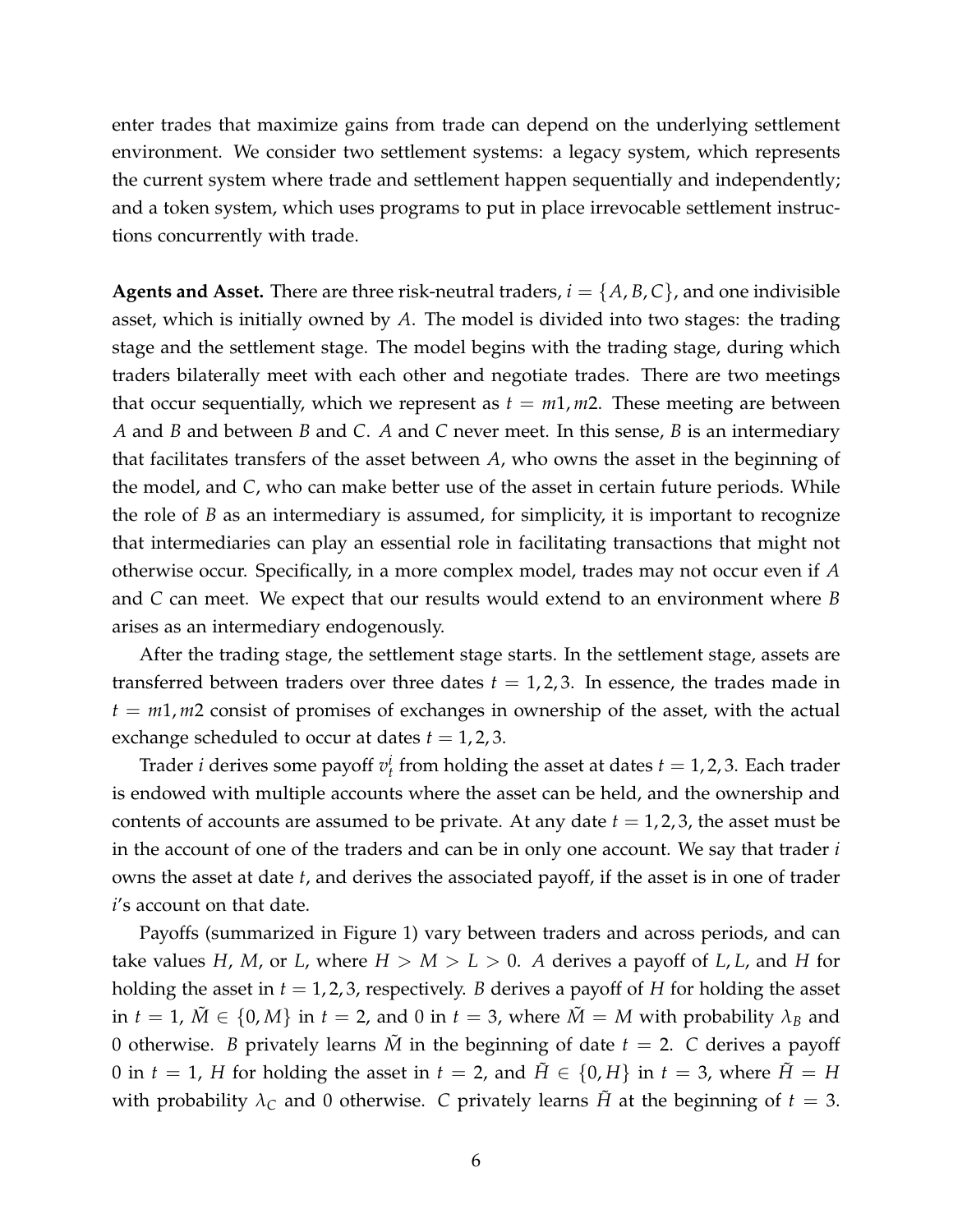Importantly,  $\tilde{M}$  and  $\tilde{H}$  are both revealed to *B* and *C*, respectively, in the settlement stage, after trading has occurred. The revelation of  $\tilde{M}$  and  $\tilde{H}$  in the settlement stage, will be the basis for *B* and/or *C* wanting to sometimes break agreements made in the trading stage.

Traders' time-dependent payoffs motivate trade. In each period, one of the three traders gains the highest ex-ante payoff from owning the asset. In  $t = 1$ , *B* obtains *H*; in  $t = 2$  $t = 2$ , *C* obtains *H*; in  $t = 3$ , *A* obtains the *H*. Figure 2 depicts the optimal transfer of the asset.

**Meetings.** All trading occurs in pair-wise meetings, which take place sequentially in the trading stage  $t = m1$ ,  $m2$ . *B* is matched with *A* and *C*, sequentially, but not necessarily in that order. Matches between  $A$  and  $C$  never occur.<sup>[4](#page-6-1)</sup> With probability  $\frac{1}{2}$ ,  $B$  is matched with *A* first and then *C*; with equal probability, *B* is matched with *C* first. The order of realized matches is known only to *B*, who participates in both matches. Communication between traders is assumed to only occur during meetings. In other words, at any point outside of meetings, traders are unable to send messages regarding who they met, the contents of their accounts, or their private realizations.

<span id="page-6-0"></span>

Figure 1: **Traders' payoffs.** This figure shows the payoffs of traders *A*, *B*, and *C* over  $t = 1, 2, 3.$ 

During a meeting, traders negotiate a contract. Each trader knows only their history and the current state of their own accounts. Given some price P, a *contract*  $\mathcal{C}^{\tau_1\tau_2}_{ij}(P)$  is a securities lending agreement that specifies the lender, trader *i*; the borrower, trader *j*; the date  $\tau_1$  at which the asset is transferred from *i* to *j*; and the date  $\tau_2$  at which the asset is transferred back from *j* to *i*. We use  $P_{ij}^{\tau_1 \tau_2}$  for shorthand to denote the price

<span id="page-6-1"></span><sup>&</sup>lt;sup>4</sup>As a result, we preclude any multilateral trading scheme.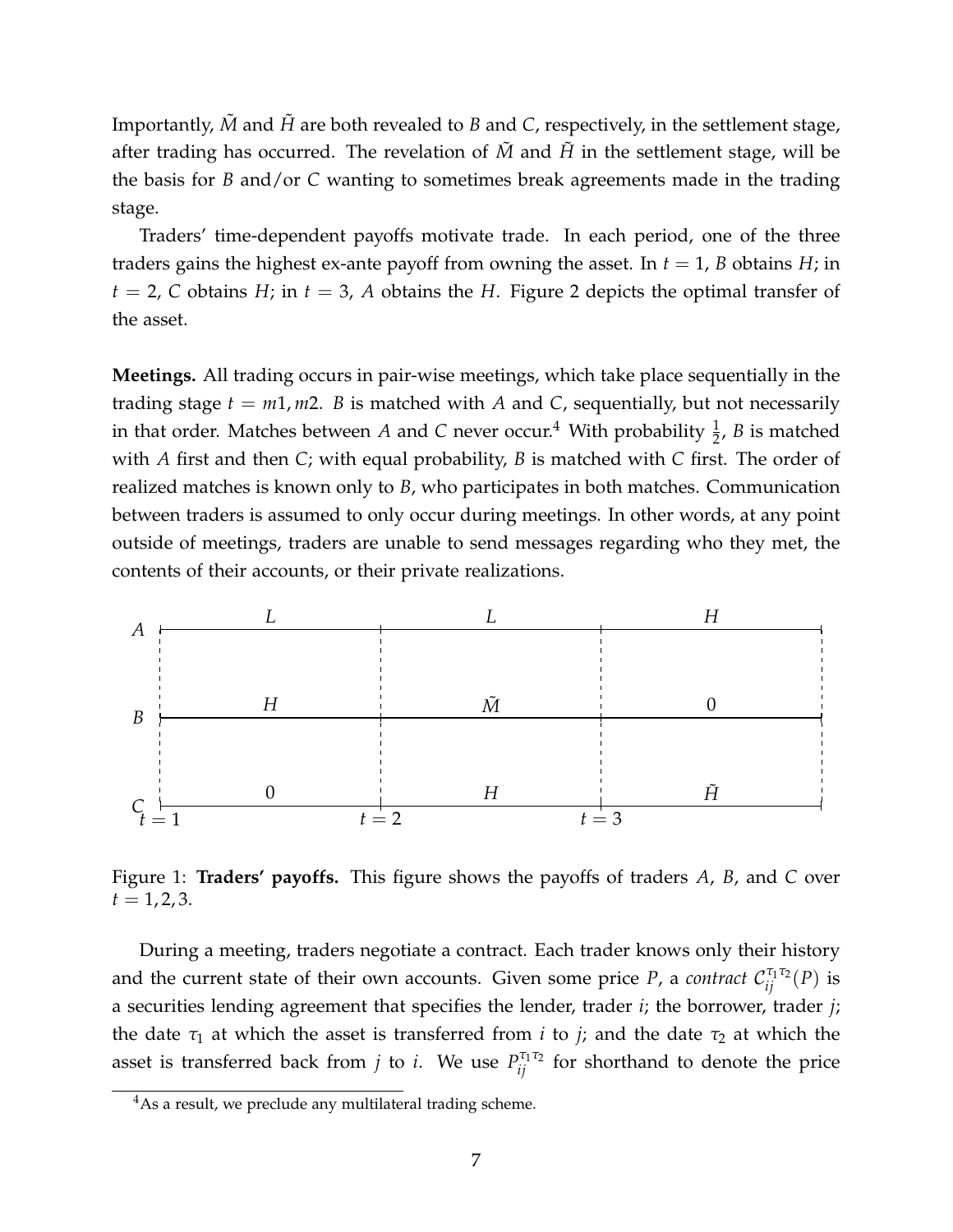corresponding to contract  $\mathcal{C}^{\tau_1\tau_2}_{ij}(P)$ , where *j* pays *i* at  $\tau_1$ , the date when the asset is first transferred, for borrowing the asset. Note that an agreement to trade according to a contract occurs during meetings  $t = m1, m2$ , whereas the actual exchange of the asset and payments occur later in the settlement stage at  $t = 1, 2, 3$ . For example, if A agrees to lend the asset to *B* for one period at price *P*, starting at  $t = 1$ , the contract is  $C_{AB}^{12}(P)$ . To summarize, three obligations arise under contract  $\mathcal{C}_{ij}^{\tau_1\tau_2}$  negotiated at some price  $P_{ij}^{\tau_1\tau_2}$ :

- at *τ*1, trader *i* transfers the ownership of the asset to trader *j*;
- at  $\tau_1$ , trader *j* transfers  $P_{ij}^{\tau_1 \tau_2}$  to trader *i*; and
- at *τ*2, trader *j* returns asset to trader *i*.

We assume there exists some DvP settlement between assets and some numeraire used for the exchange between traders *i* and *j* at  $\tau_1$ .<sup>[5](#page-7-0)</sup>

For simplicity, the borrower *j* of the asset is assumed to make a take-it-or-leave-it offer.[6](#page-7-1) This means that for the *A* − *B* pair, *B* makes a take-it-or-leave-it offer to *A*, and for the *B* − *C* pair, *C* makes a take-it-or-leave-it offer to *B*. As a tie-breaking rule, we assume that all else equal, traders prefer to trade.

Trades are "promises" made between traders. Whether these promises are kept depends on whether settlement, the transfer of the asset from an trader to another, takes place as stipulated in agreements made in the trading stage. We turn now to the description of the settlement technology.

**Settlement.** We consider two different type of settlement technology, which represent the legacy system and the token system.

Under the legacy system, the asset moves out of an account only if the owner of the account initiates a transfer. Formally, at dates  $t = 1, 2, 3$ , a trader currently in possession of the asset unilaterally decides whether to transfer the asset to the account of another trader or to keep it. The legacy system does not offer traders the ability to commit, so the option not to transfer the asset holds *regardless* of existing contractual obligations. As such, at each date in which a settlement action is required, traders explicitly choose whether to execute the transfer of the asset pertaining to an outstanding trade or strategically fail. To fix ideas, suppose that traders A and B entered a trade at either  $t = m1$ 

<span id="page-7-0"></span> $5$ In a settlement system like Fedwire securities, settlement is initiated by the seller of the securities. Upon sending securities, cash is automatically transferred from the account of the buyer to the account of the seller.

<span id="page-7-1"></span> $6$ As will be evident, the lender in the sequence of trades will be privately informed. We adopt the convention that the party without private information is making the offer, which simplifies the analysis and is not crucial for the main results.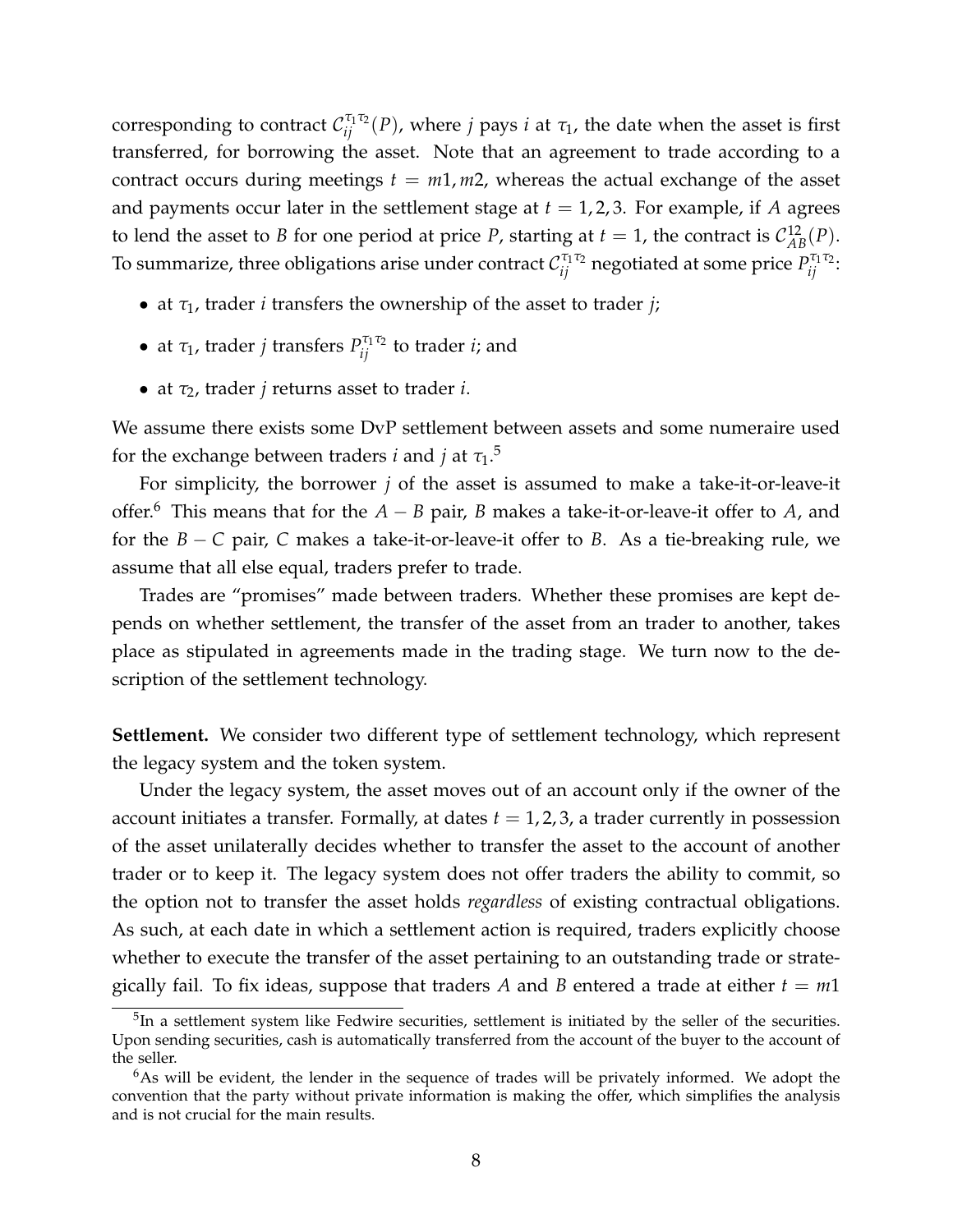or *m*2 that specifies that the asset must be transferred from *A*'s account to *B*'s account at date 1. Then, at date 1, *A* can choose to initiate the transfer to *B*'s account, as specified in the trade, or can choose not to do so and "fail."

A trader that fails to settle suffers a cost ∆, which can be thought of as a reputational cost or penalty. We make several assumptions on  $\Delta$  to allow for strategic fails to sometimes be attractive. First, we assume that  $\Delta \in (2L, \frac{1}{2}H)$ , which motivates a commitment problem.<sup>[7](#page-8-0)</sup> Second, we assume that  $M \leq \Delta$ .<sup>[8](#page-8-1)</sup>

Under a tokenized system, an asset can be "programmed" during the trading stage with transfer instructions to be completed in the settlement stage at future dates. This allows traders to commit to settlement taking place as specified in the contract. The transfer instructions associated with a contract are self-executing, so that the asset moves from account to account without the need for any trader to take an action. Moreover, a trader is unable to prevent a programmed transfer from occurring.

To add a transfer instruction to an asset, however, a trader must be the current holder of that asset at the time the contract specifies it is to be transferred, and new instructions must be feasible given all instructions already programmed in the asset. In the context of our model, a trader making an agreement to lend the asset at the trading stage, as per endowments or previous trade agreements, can program the asset to also make sure that the asset will be returned at a specific date, as specified by the contract . This eliminates the commitment problem discussed above for the legacy system. Importantly, this requires that bargaining over the terms of the trade and programming the asset occur simultaneously. In this sense, programming assets according to contracts at the time of negotiation achieves the same effect as if trades are immediately settled. As such, while the actual settlement takes place in the future, we refer to the process by which assets are irrevocably programmed to move in the future as constituting "immediate settlement." The operational features of a token system free of settlement risk is studied formally by [Lee et al.](#page-26-2) [\(2021b\)](#page-26-2). An implication is that both parties of a negotiated trade confirm that the conditions of the trade are satisfied. $9$ 

This requires that a contract must be *feasible*, as defined below:

<span id="page-8-0"></span> $^7$ If  $\Delta$  is sufficiently high, no trader would enter a contract that they do not intend to honor. For similar reasons, we do not consider collateralized contracts, which could remedy commitment issues if traders are unconstrained. The lower bound on ∆ reduces the number of cases to consider, but our core results do not depend on this assumption.

<span id="page-8-2"></span><span id="page-8-1"></span><sup>8</sup>This assumption is made purely to simplify the analysis.

<sup>&</sup>lt;sup>9</sup>The requirements for programming asset under the token system free of settlement risk are consistent with those found in [Lee et al.](#page-26-2) [\(2021b\)](#page-26-2), which formally studies operational features of token settlement systems to achieve zero-settlement risk.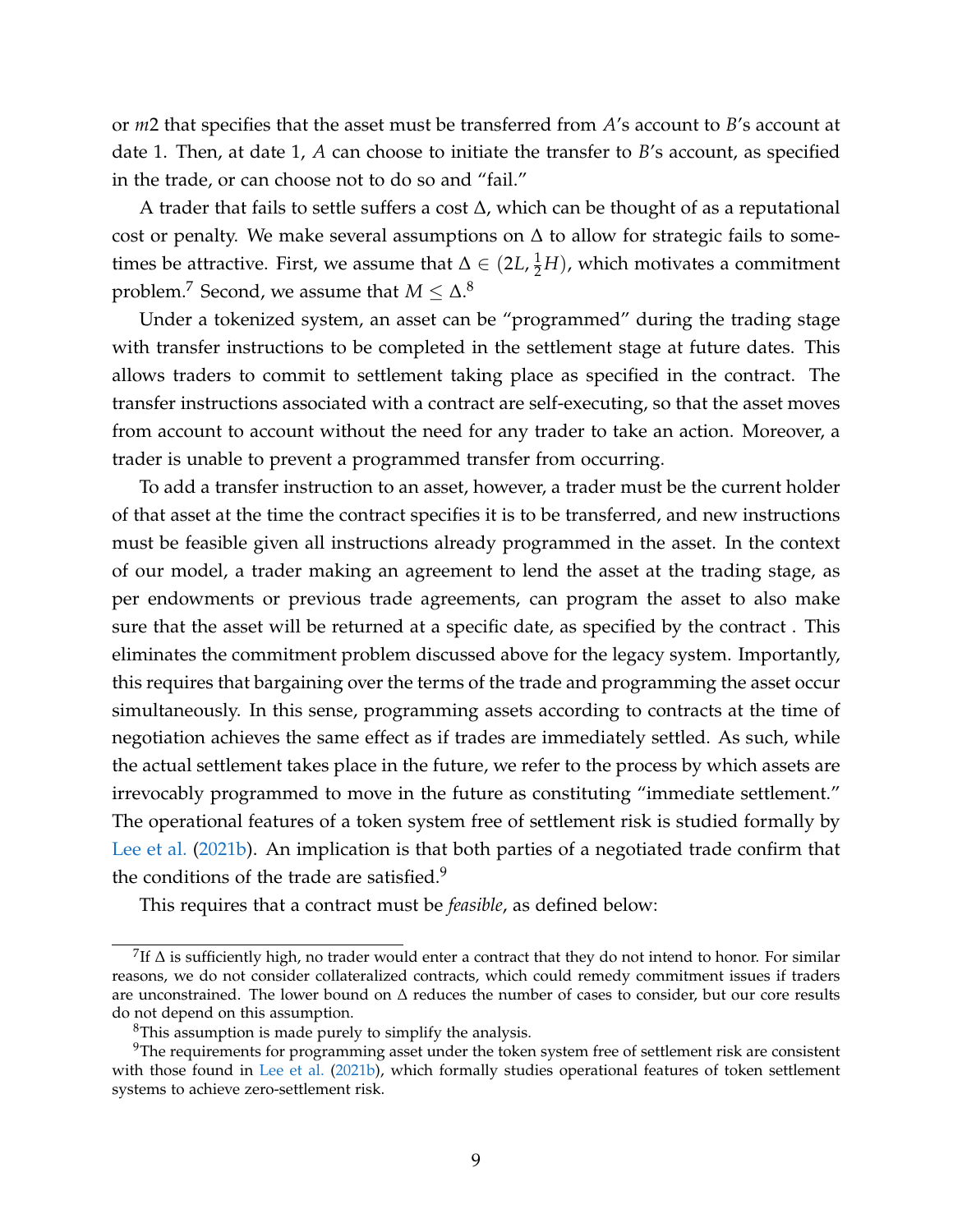**Definition 1** (Feasibility Condition)**.** *A contract is* feasible *if at the time of agreement, the terms of the contract can be settled immediately.*

**Equilibrium.** Given a settlement system, a Perfect Bayesian equilibrium is a set of traders' offer strategies, acceptance strategies, and settlement strategies such that:

- 1. Traders' offer and acceptance strategies maximize their expected payoffs;
- 2. Traders' settlement strategies maximize their conditional expected payoffs;
- 3. Traders' beliefs are consistent with Bayes' Rule.

<span id="page-9-1"></span>

Figure 2: **Optimal allocation of asset.** This figure shows the optimal asset allocation between A, B, and C over  $t = 1, 2, 3$ , which is achieved through two contracts:  $\mathcal{C}_{AB}^{13}$ *AB* and  $C_{BC}^{23}$ . The red indicates ownership and transfer of the asset between traders. In the beginning of  $t = 1$ , A starts with the asset, passes the asset to *B*, who holds it for one period. Then, *B* passes the asset to *C*, who holds it for one period to the end of *t* = 2. At the beginning of  $t = 3$ , the asset is transferred from C back to B to A, who holds it for the final period.

### <span id="page-9-0"></span>**4 Equilibrium Trade and Settlement**

The first-best allocation is a useful benchmark. The valuations of each trader lend themselves to a clear first-best allocation. Figure [2](#page-9-1) depicts the optimal transfer of the asset. This corresponds to the asset being under ownership of *B* at *t* = 1, *C* at *t* = 2, and *A* or *C* at *t* = 3. In this section we consider whether the first-best allocation can be achieved in a legacy and in a token settlement system. We derive the equilibrium under the legacy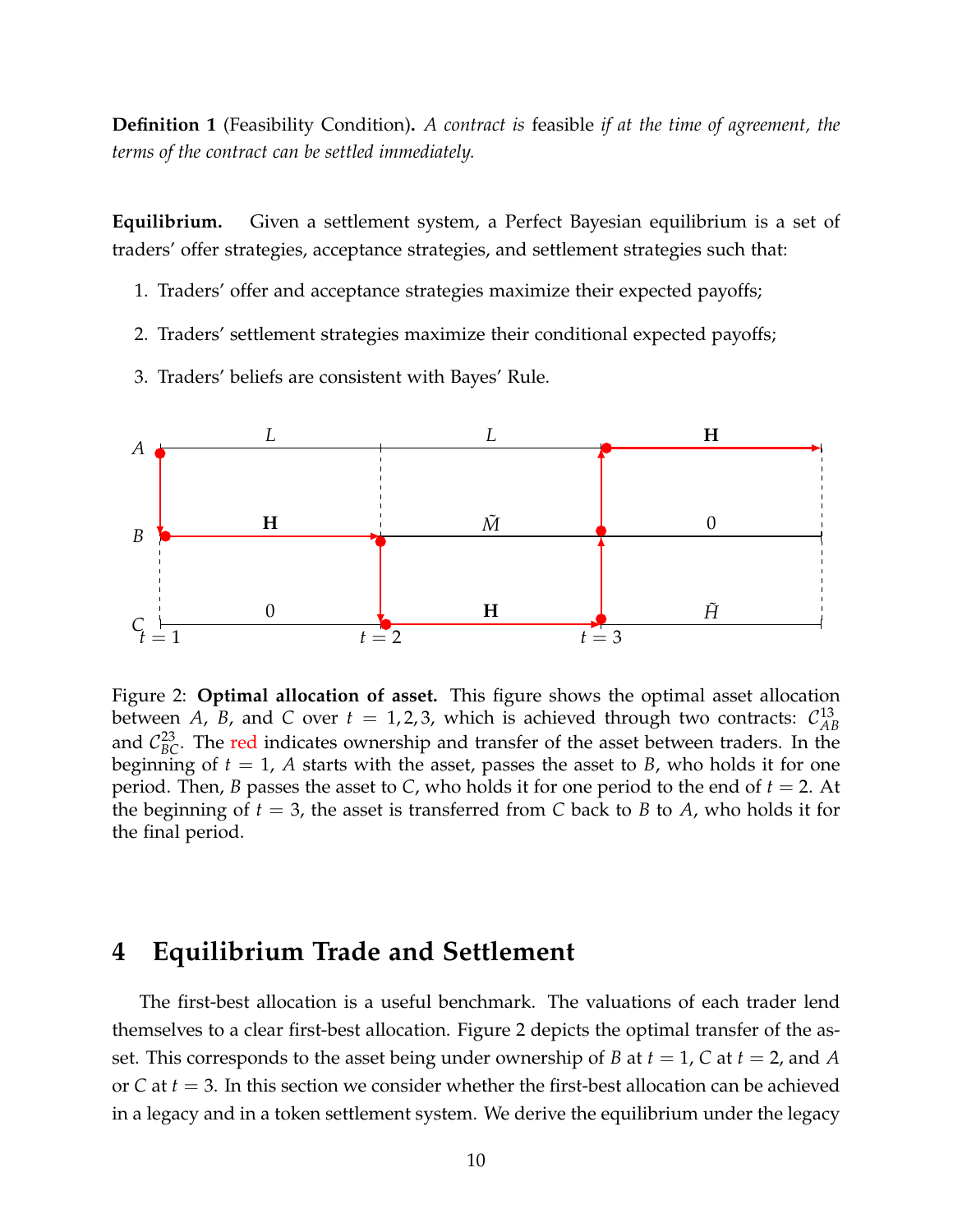system in section 4.1. We solve the problem by backward induction, analyzing the settlement stage first, in section 4.1.1, and then the trading stage, in section 4.1.2., taking into account the possible settlement outcomes. We consider the equilibrium under the token system in section 4.2. Because the token system eliminates settlement uncertainty, the trading and settlement stage are no longer analyze sequentially – instead, the incentives to trade directly relate to whether desirable transactions are achieved.

### **4.1 Equilibrium under the Legacy System**

There are two channels through which the first-best allocation may not be attained in equilibrium. The first is a limited commitment problem and the second is a hold-up problem. The commitment problem arises because the legacy system relies on incentive compatibility of settlement actions. The fact that *C* may have an incentive to fail to return the asset at date 3 in our model must be taken into account by the agents at the trading stage. The hold-up problem arises because the value that *B* creates by intermediating between *A* and *C* can exceed the value she derives from the ownership of the asset. *C* can exploit this situation by making a "low-ball" offer to *B*. Taking this risk into account, *B* may prefer not to intermediate. In the remainder of this section we consider each friction in turn.

In the legacy system, traders may find it ex-post optimal to renege on contractual obligations. In the context of the model, this problem arises when a trader chooses not to return an asset at the designated date for private benefits. As an example, consider the case of *C*. Since  $H > \Delta$ , if *C* is able to acquire the asset at any date prior or equal to *t* = 3, *C* will renege on any promise to return the asset at *t* = 3, as the cost  $\Delta$  is not sufficient to deter a fail:

<span id="page-10-1"></span>**Lemma 1** (Strategic Fail). Suppose that C obtains the asset at  $t = 2$  with a contractual obliga*tion to return the asset at t* = 3. C strategically fails on this promise if  $\tilde{H} = H$ .

*A*, who is endowed with the asset initially, strictly prefers owning the asset at  $t = 3$ . As a result, *A* may only agree to lend the asset to *B*, knowing that *B* will on-lend it to *C*, if *A* believes that the likelihood of getting the asset back is sufficiently high, and/or if he is compensated for taking on the risk.

The second channel is a hold-up problem. *B* is the only trader who is matched with both the lender A and the borrower C.<sup>[10](#page-10-0)</sup> For C to acquire ownership of the asset in  $t = 2$ , *B* must successfully negotiate two sides of the intermediation chain. As trades

<span id="page-10-0"></span> $10$ This is reminiscent of over-the-counter markets, where intermediaries commonly play an outsized role in reallocating assets between final buyers and sellers.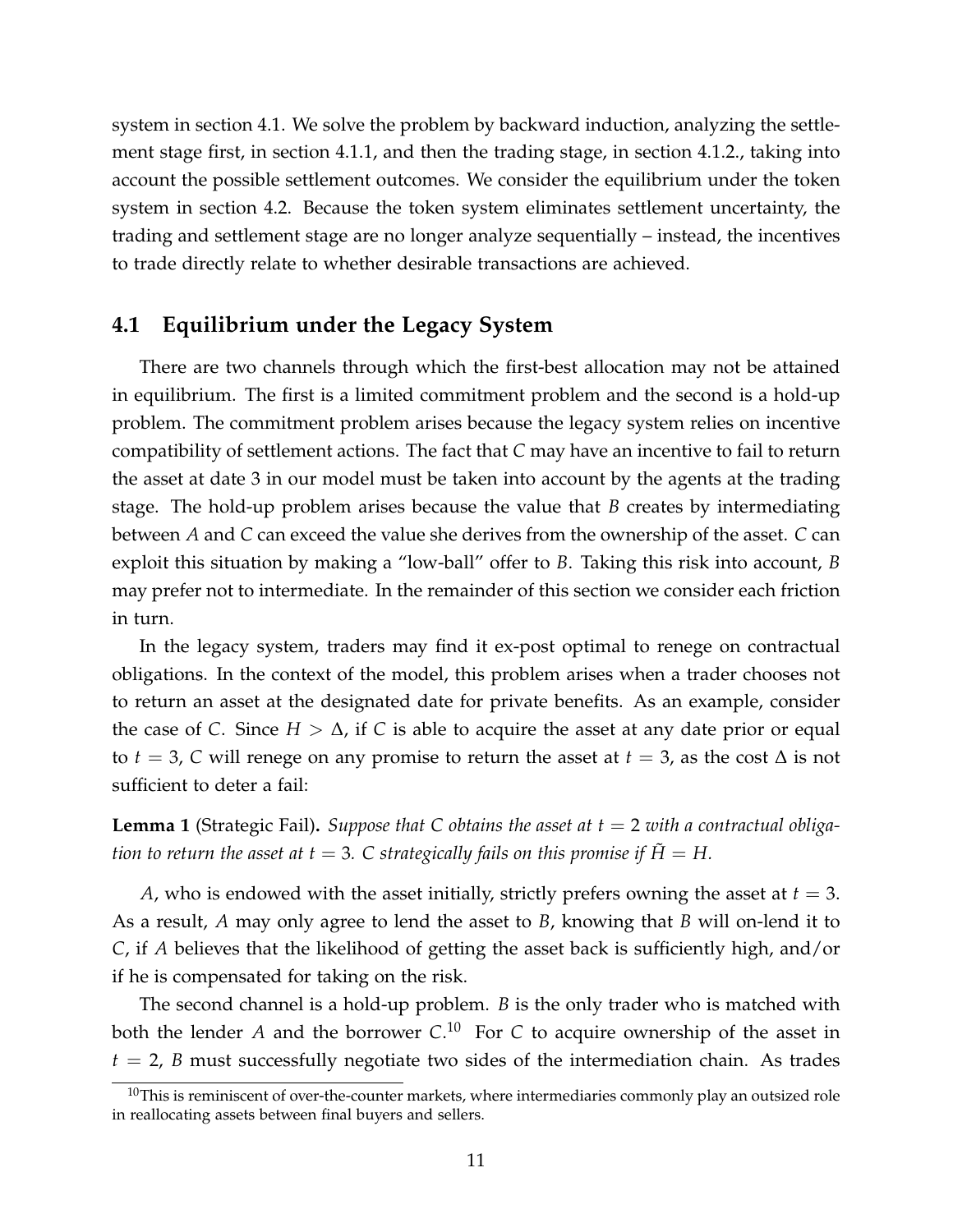<span id="page-11-0"></span>

Figure 3: **Settlement in Legacy System.** This figure highlights key decisions that take place in the settlement stage conditional on  $C_{AB}^{13}$  and  $C_{BC}^{23}$ . At  $t = 3$ ,  $\tilde{H}$  is realized, and *C* decides on whether to return the asset to *B* (which is then returned to *A*). At  $t = 2$ , *M* is realized, and *B* decides on whether to transfer the asset to *C*.

occur asynchronously, this requires *B* to "make markets" by completing one side of the chain in advance of the other, anticipating the outcome of that other trade.

It is common knowledge that gains from trade arise whenever the asset is transferred from *A* to *C* in  $t = 2$ . Furthermore, when *B*'s expected valuation of  $t = 2$  ownership,  $E[\tilde{M}]$  is lower than the valuation of *A* or *C*, *B*'s incentives are aligned with acting strictly as an intermediary, by running a "matched book." In fact, if the possibility of successfully building a matched book is low, *B* would be reluctant to make markets on behalf of the other traders.

Herein lies the potential for a hold-up problem. As *B* privately values the asset less than its owner *A*, he must pay a price in *excess* of his own valuation in order to acquire the asset on behalf of *C*. This creates the potential for *C* to strategically make a discounted offer, based on the possibility that *B* has already acquired the asset from *A*.

With these two tensions in mind, let us consider the equilibrium under the legacy system. We solve by backward induction. The optimal allocation requires traders to successfully negotiate two trades in the trading period:  $\mathcal{C}_{AB}^{13}$ , which transfers the asset from *A* to *B* for dates  $t = 1, 2$ , and  $C_{BC}^{23}$ , which transfers the asset from *B* to *C* for dates  $t = 2$ . In order for these trades to occur in equilibrium, we must verify whether it is incentive compatible for traders to settle accordingly, and to enter such trades in the first place.

#### **4.1.1 Settlement stage in the legacy system**

As a starting point, suppose that in the trading stage,  $B$  entered contracts  $C_{AB}^{13}$  and  $C_{BC}^{23}$  with *A* and *C*, respectively, for some prices  $P_{AB}^{13}$ ,  $P_{BC}^{23}$ . In the settlement stage, there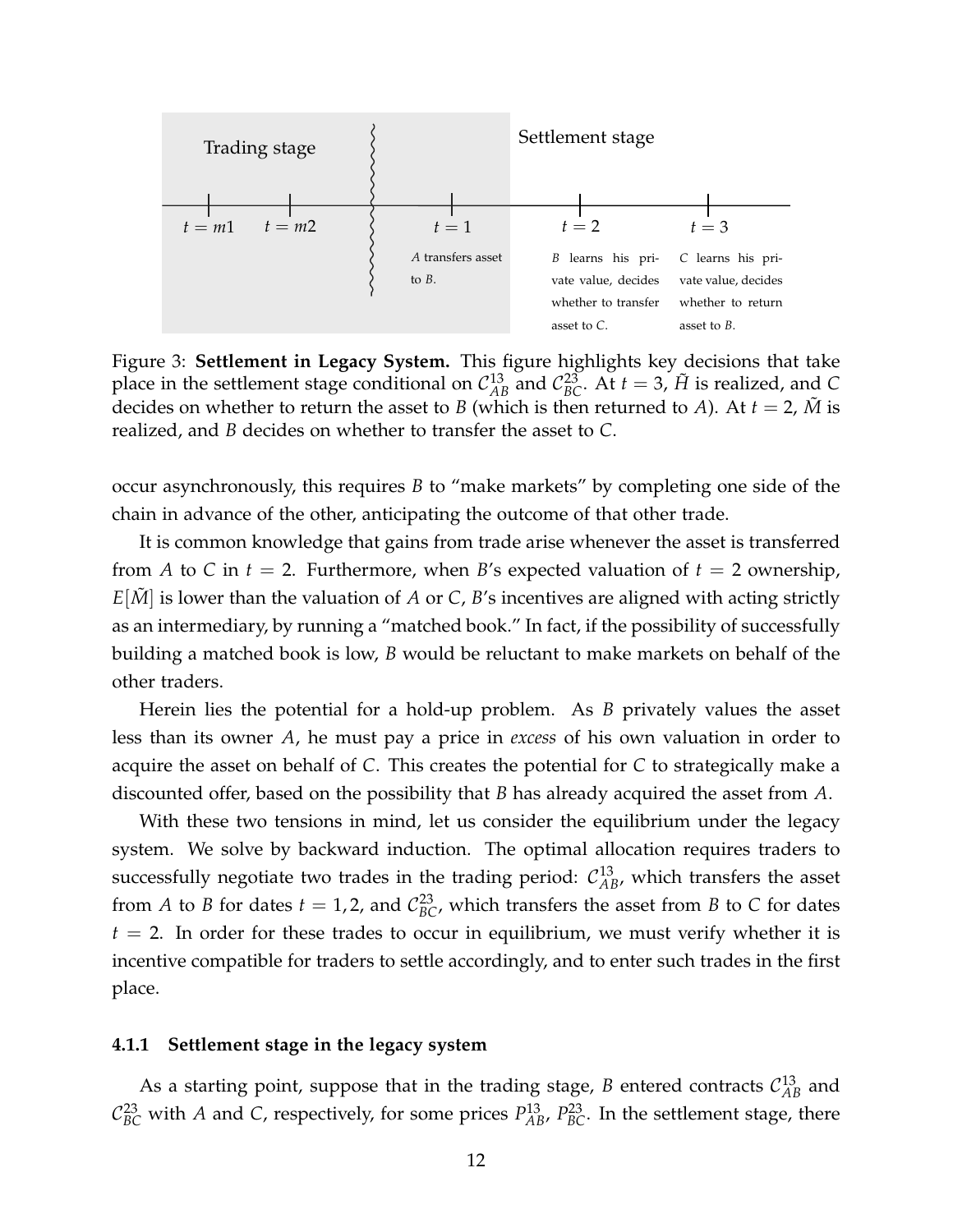are two key settlement decisions to consider that are associated with  $\mathcal{C}_{AB}^{13}$  and  $\mathcal{C}_{BC}^{23}$  (See Figure [3\)](#page-11-0). The first settlement decision arises at *t* = 3 regarding *C*'s incentives to return the asset to *B* as promised in  $C_{BC}^{23}$ , which *B* needs in order to return it to *A*. In the beginning of  $t = 3$ , *C* is supposed to return the asset back to *B*. By Lemma [1,](#page-10-1) *C* will choose not to return the asset if  $\ddot{H} = H$  is realized. If C fails to return the asset to *B*, then *B* also fail to return the asset to *A*, resulting in a "daisy chain" of settlement fails. By sometimes failing to return the asset to *A*, *B* incurs an expected cost  $\lambda_C \Delta$ .

The second settlement decision relates to *B*'s incentives to give the asset to *C* after realizing  $\tilde{M} = M$ . In the beginning of  $t = 2$ , *B* learns  $\tilde{M}$ , i.e. his updated valuation of the asset in  $t = 2$ . Just as *C* reneges on his contract if  $\tilde{H} = H$ , *B* may also want to renege on his contract with *C* if profitable.

Figures [5](#page-15-0) and [6](#page-16-0) summarizes the settlement actions and terminal payoffs under  $\mathcal{C}_{AB}^{13}$ *AB* and  $\mathcal{C}_{BC}^{23}$ . By Lemma [1,](#page-10-1) we have already characterized *C*'s settlement strategy at  $t=3$ . Given this, consider *B*'s decision in the beginning of  $t = 2$  of whether to keep or break his contract  $\mathcal{C}_{BC}^{23}$  with C. *B* reneges on his agreement to transfer the asset to C if holding onto the asset, net of the penalty ∆, is more profitable than transferring the asset to *C* as promised:

$$
\underbrace{\tilde{M} - \Delta}_{B's \text{ valuation}} > \underbrace{P_{BC}^{23} - \lambda_C \Delta}_{\text{expected payoff from trade}} \tag{1}
$$

which we can rewrite as  $P_{BC}^{23} < \tilde{M} - (1 - \lambda_C)\Delta$ . Only when the price  $P_{BC}^{23}$  offered by C to *B* for  $C_{BC}^{23}$  is sufficiently high, will *B* want to honor the trade ex post.

Alternatively, suppose that *B* entered contract  $C_{AB}^{13}$  with *A* but fails to negotiate  $C_{BC}^{23}$ . As shown in Figure [5,](#page-15-0) *B* faces a settlement decision at  $t = 1$  of whether to execute according to the contract  $\mathcal{C}_{AB}^{13}$  or fail.<sup>[11](#page-12-0)</sup> Failing is particularly costly to *B*, since in addition to the direct cost of failing, *B* would have to forgo payoff *H* associated with obtaining the asset at  $t = 1$ . Honoring the trade associated with  $C_{AB}^{13}$  is optimal if and only if

$$
\underbrace{H + E[\tilde{M}] - P_{AB}^{13}}_{\text{expected payoff from settling}} > \underbrace{-\Delta}_{\text{cost of failing}} \tag{2}
$$

Finally, *B* could have entered contract  $C_{AB}^{12}$  with *A*. This corresponds to the third tree in Figure [5.](#page-15-0) Under the contract, *B* makes two settlement actions. At  $t = 1$ , *B* must pay  $P_{AB}^{12}$  to *A* in order to acquire the asset from *A* at *t* = 1. At *t* = 2, *B* must return the asset

<span id="page-12-0"></span> $11B$  can fail by returning the asset to *A*. Since we assumed that the system is DvP, this means that *B* received his cash back as if no transfer of assets had occurred.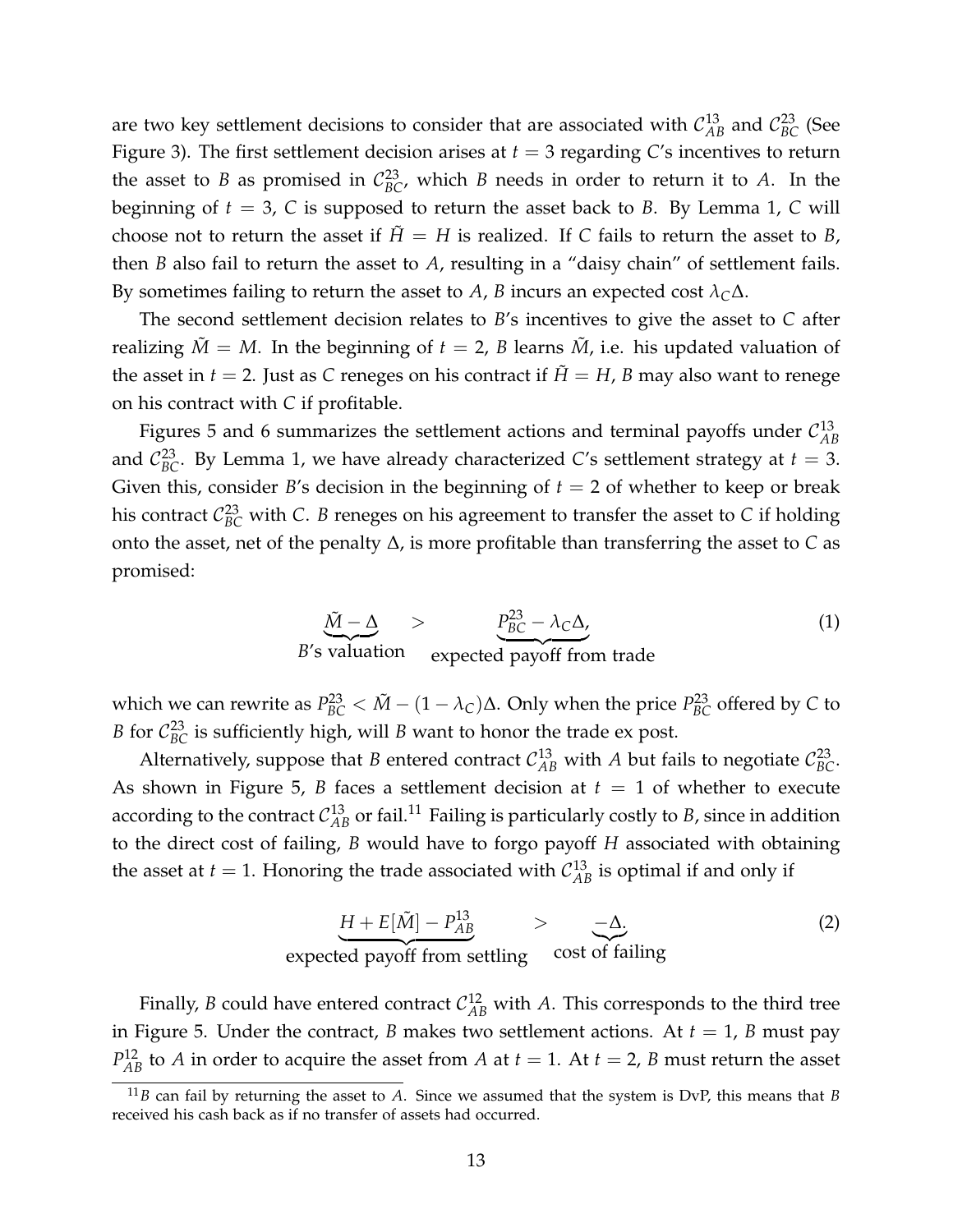<span id="page-13-1"></span>

Figure 4: **Trading in Legacy System.** In the trading stage, *A* and *C* meet sequentially with *B* to negotiate trades. However, neither *A* nor *C* know the order of meetings.

to *A*. Failing to do either action constitutes a fail that results in cost ∆. [12](#page-13-0) Since *M* < ∆, retaining the asset at  $t = 2$  is not profitable. It is straightforward to see that there exists a price  $P_{AB}^{12}$  (e.g. *L*) that *A* would accept, and *B* is strictly better off paying in exchange for the asset at  $t = 1$ .

### **4.1.2 Trading stage in the legacy system**

So far, we characterized traders' strategies in the settlement stage. Anticipating these strategies, traders bargain in the trading stage. As shown in Figure [4,](#page-13-1) two meetings occur sequentially at  $t = m1, m2$ , and the order of meetings is only known to *B*, who participates in both.

Let us start with the bargaining problem between *B* and *C* in the trading stage. Note, at this stage, neither *B* nor *C* know their valuations (e.g. the realized value of *M* and *H*). *C* does not know whether *B* has already traded with *A*, but knows that *B*'s reservation price will depends on whether *B* and *C* trade in  $t = m1$  or  $t = m2$ .

With probability  $\frac{1}{2}$ , *B* matches with *C* first at  $t = m1$ . In this case, *B* can adapt his trading strategy with *A* conditional on the trading outcome with *C*. *B* accepts an offer *P* 23 *BC* from *C* only if:

<span id="page-13-2"></span>
$$
P_{BC}^{23} \ge \max\{\qquad \qquad \underbrace{E[P_{AB}^{13} - P_{AB}^{12}]}_{\text{expected price of } t=2 \text{ ownership}} , E[\tilde{M}]\} + \lambda_C \Delta. \tag{3}
$$

<span id="page-13-0"></span> $12$ In a settlement system like Fedwire securities, the seller of a security can fail by choosing not to send the security to the buyer, since all settlements are initiated by the seller. The buyer can fail by returning the security she has received to the buyer. This automatically undoes the transfer of cash that was associated with the initial settlement of the security.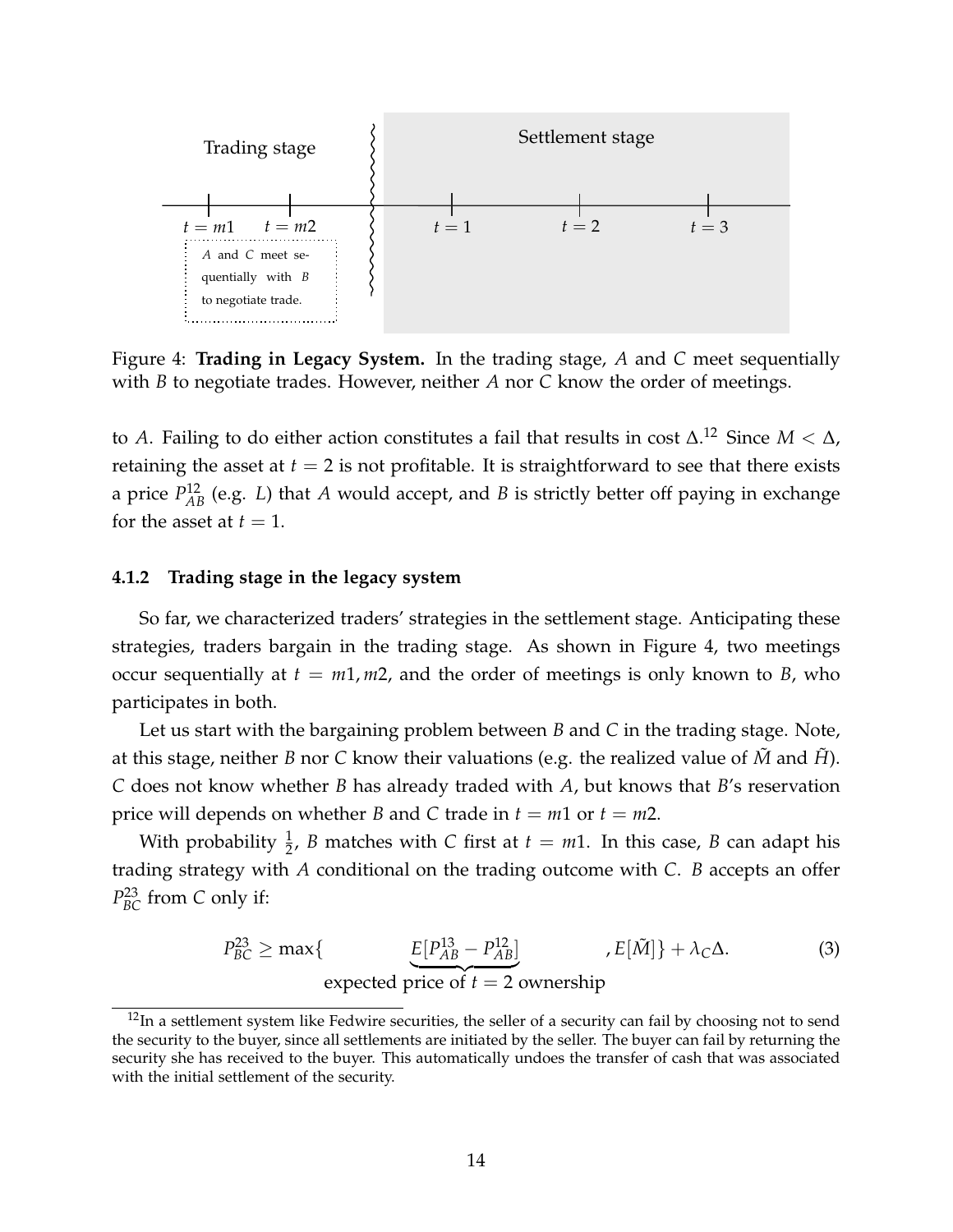The first term in the max operator represents the price at which *B* expects to acquire  $t = 2$  ownership. The second term represents the expected value of retaining ownership of the asset at  $t = 2$ . If  $E[\tilde{M}] > L$ , then *B*'s private valuation of  $t = 2$  ownership of the asset may become relevant. The final term  $\lambda_C\Delta$  represents the daisy chain premium.

Suppose instead that *B* matched with *C* at  $t = m2$ , and had already agreed to  $C_{AB}^{13}$  at  $t = m1$  at some price  $P_{AB}^{13}$ . In this case *B* has already acquired  $t = 2$  ownership of the asset from *A* by the time he meets with *C* at  $t = m2$ . *B* accepts an offer  $P_{BC}^{23}$  only if:

<span id="page-14-0"></span>
$$
E[\max\{H + P_{BC}^{23} - P_{AB}^{13} - \lambda_C \Delta, H + \tilde{M} - P_{AB}^{13} - \Delta, -2\Delta\}]
$$
  
\n
$$
\geq E[\max\{H + \tilde{M} - P_{AB}^{13}, -\Delta\}].
$$
\n(4)

The term on the left hand side of the inequality represents *B*'s payoff from accepting *C*'s offer and corresponds to *B*'s expected payoff at node  $(1)$  in Figure [5.](#page-15-0) The first term in the max operator is *B*'s payoff if he settles both trades (reaching either node  $(1a)$  or  $(1b)$ ), the second term is the payoff when *B* accepts but fails to deliver the asset to *C* at  $t = 2$ (node  $(1c)$ ), and the third term is the payoff when *B* fails on both contracts (node  $(1d)$ ). The term on the right hand side of the inequality represents *B*'s payoff from rejecting *C*'s offer and corresponds to *B*'s expected payoff at node  $(2)$  in Figure [5.](#page-15-0) The first term in the max operator is  $B$ 's payoff from retaining the asset (node  $(2a)$ ) and the second term is the payoff when *B* fails on the contract with *A* at  $t = 1$  (node  $(2b)$ ).

We can now derive *C*'s equilibrium offer strategy. Recall, *C* chooses his offer strategy, without knowing whether his meeting with *B* is taking place at  $t = m1$  or  $t = m2$ . Given the fact that *B* could reject an offer from *C* and, even if the offer is accepted, may fail to settle the trade with *C*, we can express *C*'s expected payoff as:

*Prob*(*B* accepts)*Prob*(*B* hours)
$$
\left(H - P_{BC}^{23} + \underbrace{\lambda_C (H - \Delta)}_{\text{net gain from retaining asset at } t = 3}\right)
$$
(5)

In this expression, the likelihood of *B* accepting the trade, and the probability that *B* settles as specified in the contract increase (weakly) in offer price  $P_{BC}^{23}$ , while the payoff conditional on successful trade and settlement decreases in  $P_{BC}^{23}$ . The lowest possible price that is accepted with positive probability must satisfy Condition ([4](#page-14-0)), which corresponds to the case where *B* has already acquired the asset from from *A*.

At what price  $P_{BC}^{23}$  does *B* always accept *and* honor his agreement with *C*? First, note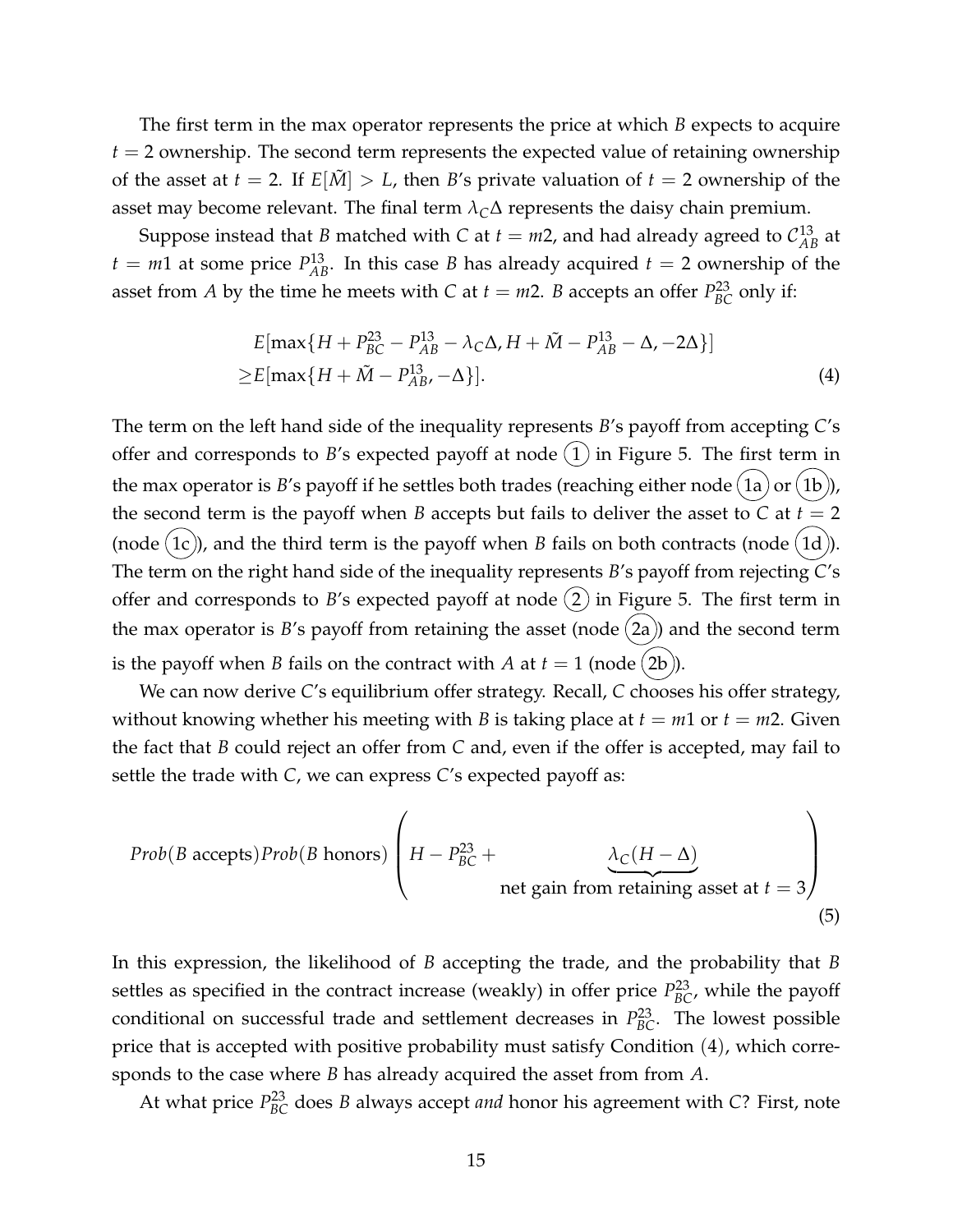<span id="page-15-0"></span>

Figure 5: **Contracts and settlement actions under legacy system.** This figure summarizes the key settlement actions that arise at  $t = 1, 2, 3$  given a set of contracts, specified on the left. *B* and *C* privately learn their  $t = 2$  and  $t = 3$  payoffs  $\tilde{M}$  and  $\tilde{H}$  in the beginning of  $t = 2$  and  $t = 3$ , respectively. Private values factor into their settlement strategies, where  $\tilde{M} = M$  with probability  $\lambda_M$ , and 0 otherwise; and  $\tilde{H} = H$  with probability  $\lambda_H$ and 0 otherwise. The terminal payoffs for  $A$ ,  $B$ , and  $C$  at the end of  $t = 3$  is provided in Figure [6.](#page-16-0)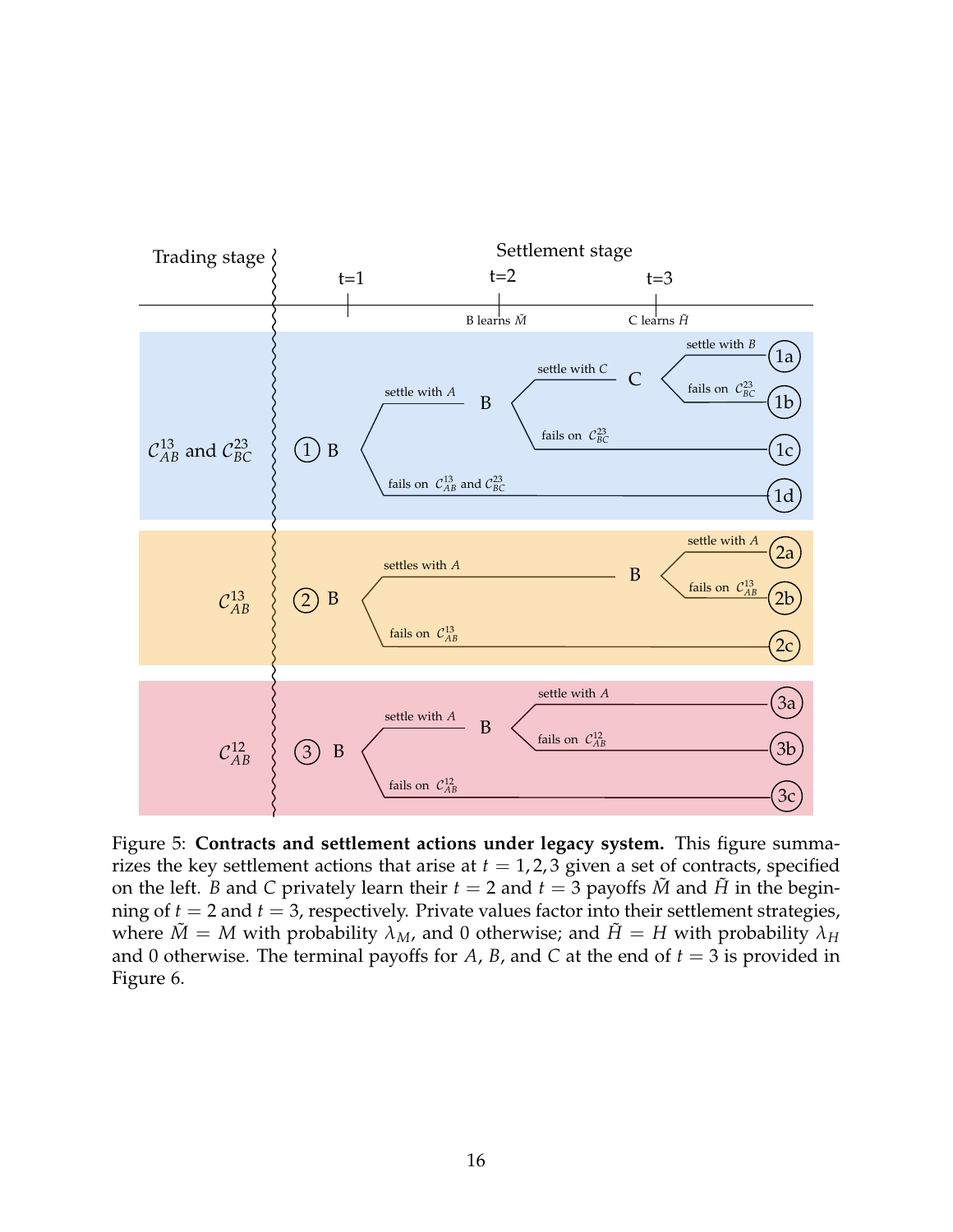<span id="page-16-0"></span>

|                                                                            |                                                  | Node A's Payoff            | B's Payoff                                                                       | C's Payoff       |
|----------------------------------------------------------------------------|--------------------------------------------------|----------------------------|----------------------------------------------------------------------------------|------------------|
| $\mathcal{C}_{AB}^{13}$ and $\mathcal{C}_{BC}^{23}$ (1a) $P_{AB}^{13}$ + H |                                                  |                            | $-P_{AB}^{13} + H + P_{BC}^{23}$ $-P_{BC}^{23} + H$                              |                  |
|                                                                            | $\begin{pmatrix} 1b \end{pmatrix}$ $P_{AB}^{13}$ |                            | $-P_{AB}^{13} + H + P_{BC}^{23} - \Delta - P_{BC}^{23} + H + \tilde{H} - \Delta$ |                  |
|                                                                            |                                                  | $(1c)$ $P_{AB}^{13} + H$   | $-{\bf P}^{13}_{AB} + H + \tilde{M} - \Delta = 0$                                |                  |
|                                                                            |                                                  | $(1d)$ 2L + H              | $-2\Delta$                                                                       | $\boldsymbol{0}$ |
| $\mathcal{C}_{AB}^{13}$ only                                               | (2a)                                             | $P_{AB}^{13} + H$          | $-{\bf P}^{13}_{AB}+H+\tilde M$                                                  | $\boldsymbol{0}$ |
|                                                                            | $\left(2b\right)$ $P_{AB}^{13}$                  |                            | $-P_{AB}^{13}+H+\tilde{M}-\Delta$ 0                                              |                  |
|                                                                            | (2c)                                             | $2L + H$                   | - $\Delta$                                                                       | $\boldsymbol{0}$ |
| $\mathcal{C}_{AB}^{12}$ only                                               |                                                  | (3a) $P_{AB}^{12} + L + H$ | $-P_{AB}^{12}+H$                                                                 | $\theta$         |
|                                                                            |                                                  | $(3b)$ $P_{AB}^{12} + H$   | $-{\rm P}^{12}_{AB}+H+\tilde M-\Delta$                                           | $\overline{0}$   |
|                                                                            |                                                  | $(3c)$ 2L + H              | - $\Delta$                                                                       | $\boldsymbol{0}$ |

Figure 6: **Summary of traders' payoffs.** This figure shows the terminal payoffs for the three traders conditional on the set of contracts and settlement actions. Nodes starting with 1 correspond to  $C_{AB}^{13}$  and  $C_{BC}^{23}$ ; nodes starting with 2 correspond to  $C_{AB}^{13}$  only; and nodes starting with 3 correspond to  $C_{AB}^{12}$ . Traders' payoffs from owning the asset at  $t = 1, 2, 3$  are as follows: *A* obtains *L*, *L*, *H*; *B* obtains *H*,  $\tilde{M}$ , 0; and *C* obtains 0, *H*,  $\tilde{H}$ .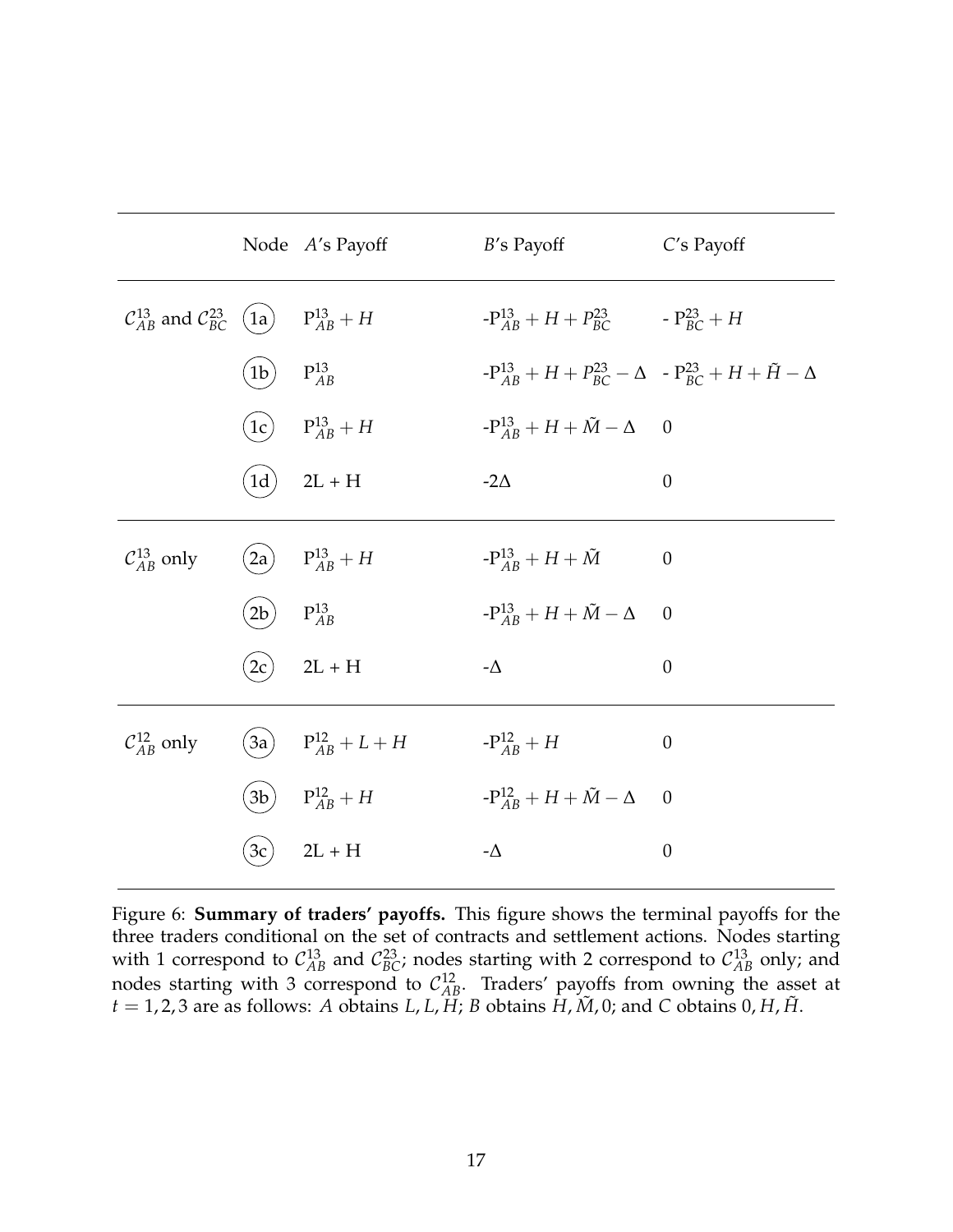that whenever *B* meets with *C* first at  $t = m1$ , *B* can choose his trading strategy with *A*, *conditional* on the outcome of his trade with *C*. Specifically, *B* has the option to enter  $\mathcal{C}_{AB}^{12}$  with *A* instead of  $\mathcal{C}_{AB}^{13}$ , if *C* makes an unattractive offer  $P_{BC}^{23}$ . Only when *C* makes a sufficiently attractive offer for  $C_{BC}^{23}$ , would *B* also choose to enter  $C_{AB}^{13}$  with *A* at  $t = m2$ . As such, Condition [3](#page-13-2) is (weakly) stricter than Condition [4.](#page-14-0) Second, if *A* expects that *B* will enter contract  $\mathcal{C}_{BC}^{23}$  with *C*, *A* requires a *settlement risk premium* of  $\lambda_C H$  associated with the risk of *C* failing to return the asset at  $t = 3$ . Third, if  $E[\tilde{M}] < L$ , *B* does not have an incentive to obtain ownership of the asset beyond  $t = 1$  without arranging a contract with *C*. As such, *A*'s reservation price for  $C_{AB}^{12}$  is his valuation *L*. Together, under *B*'s expected cost of acquiring  $t = 2$  ownership of the asset from *A* is given by:

$$
E[P_{AB}^{13} - P_{AB}^{12}] = \underbrace{L}_{A's \ t = 2 \ \text{valuation}} + \underbrace{\lambda_C H}_{\text{settlement risk premium}}
$$
(6)

This expression represents the reservation price at which *A* is willing to lend the asset at  $t = 2$ , which also corresponds to the price difference between  $P_{AB}^{13}$  and  $P_{AB}^{12}$ . The first term is *A*'s payoff from holding onto the asset at  $t = 2$ , *L*. *A* also anticipates that *B* may lend the asset to  $C$  at  $t = 2$ , in which case he may not reacquire the asset. The second term represents the compensation *A* requires for that possibility.

A special case is when *B*'s valuation is sufficiently high, i.e. when  $E[\tilde{M}] > E[P_{AB}^{13} -$ *P*<sup>12</sup><sub>*AB*</sub>]. This occurs when  $\lambda_B$  is large enough that  $E[\tilde{M}] > L$ , and  $\lambda_C$  is sufficiently small. In this case, *B*'s valuation is binding regardless of the order of trades, and *B* accepts a contract  $\mathcal{C}_{BC}^{23}$  if and only if  $P_{BC}^{23} \geq E[\tilde{M}] + \lambda_C \Delta$ :

<span id="page-17-0"></span>**Lemma 2.** *Suppose that B's*  $t = 2$  *valuation of the asset is greater than that of A's*  $t = 2$  $v$ aluation (E $[\tilde{M}] > L$ ), and C's limited commitment problem is not too severe ( $\lambda_C < \frac{E[\tilde{M}] - L}{H + \Delta}$ *H*+∆ *). B accepts offer*  $C_{BC}^{23}$  *only if*  $P_{BC}^{23} \ge E[\tilde{M}] + \lambda_C \Delta$ *.* 

When the conditions for Lemma [2](#page-17-0) are violated, because *λ<sup>C</sup>* is too large, the cost associated with intermediating between *A* and *C* is strictly greater than *B*'s private valuation of the asset. Hence, Condition [3](#page-13-2) reduces to:

<span id="page-17-1"></span>
$$
P_{BC}^{23} \ge L + \lambda_C H + \lambda_C \Delta. \tag{7}
$$

The first two terms on the right hand side represent the expected opportunity cost for *A* to lend the asset to *B*, given that *B* will lend the asset to *C*. The third term represents the expected cost of a daisy chain fail for *B*. As  $\lambda_C$  increases, *C* must pay a steeper price in order to acquire the asset with certainty, because of the expected cost of a fail on both *A*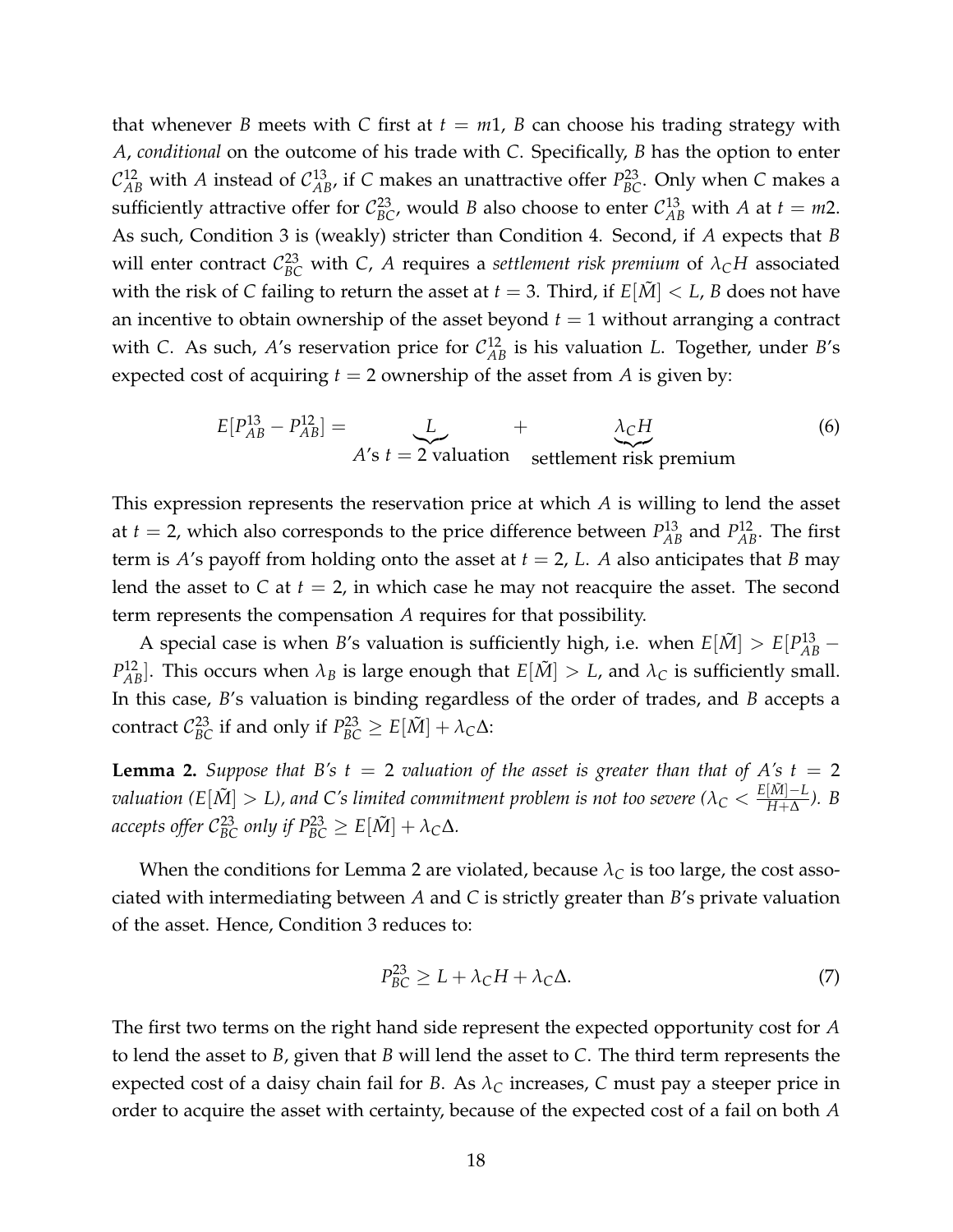and *B*.

Knowing that *B*'s private valuation of  $t = 2$  ownership is much lower than that required by Condition [7,](#page-17-1) *C* may want to offer a price that is so low that it will only be accepted by *B* if *B already* acquired the asset from *A*. If making such low offer is attractive, a hold-up problem arises.

Using Condition [4,](#page-14-0) we can find the lowest price  $P^{23}$  that *B* is willing to accept. To simplify Condition [4,](#page-14-0) we first show that  $-\Delta < H + E[\tilde{M}] - P_{AB}^{13}$ . Note that  $P_{AB}^{12} = L$ since *A*'s valuation of the asset at *t* = 1 is *L*, which implies that  $P_{AB}^{13} = 2L + \lambda_C H$ , from equation [\(7\)](#page-17-1). Thus, we have

$$
-\Delta < H + E[\tilde{M}] - P_{AB}^{13} \tag{8}
$$

$$
= H + \lambda_B M - (2L + \lambda_C H), \tag{9}
$$

which holds since  $\Delta > 2L^{13}$  $\Delta > 2L^{13}$  $\Delta > 2L^{13}$ 

Consequently, we have that conditional on having entered  $\mathcal{C}_{AB}^{13}$ , the lowest price which *B* accepts from *C* is  $P_{AB}^{23} = \lambda_B M + \lambda_C \Delta$ . So, when would *C* be tempted to offer a price  $P_{BC}^{23}$  that is lower than the price required for *B* to acquire the asset from *A*? The main tradeoff arises between the (1) likelihood of trade and (2) the payoff conditional on trade.

Since *C* does not know whether *B* has met with *A* prior to their meeting, *C* cannot make an offer contingent on the order of matches. *B* will accept an offer of  $P_{BC}^{23}$  =  $\lambda_B M + \lambda_C \Delta$  only if he has already entered  $\mathcal{C}_{AB}^{13}$ , which occurs with probability  $\frac{1}{2}$ . With probability <sup>1</sup> 2 , *B* has not yet matched with *A* and will reject such an offer. Despite this, *C* will find it optimal to offer  $P_{BC}^{23'} = E[\tilde{M}] + \lambda_C \Delta$  instead of  $P_{BC}^{23''} = P_{AB}^{13} + \lambda_C \Delta$  if<sup>[14](#page-18-1)</sup>

$$
\frac{1}{2}\left[H - P_{BC}^{23'} + \lambda_C(H - \Delta)\right] \ge H - P_{BC}^{23''} + \lambda_C(H - \Delta). \tag{10}
$$

The next result summarizes the optimal offer strategy of *C*, taking as given that *B* successfully trades  $\mathcal{C}_{AB}^{13}$  with *A* when matched:

<span id="page-18-2"></span>**Lemma 3.** *Suppose that C's limited commitment problem is severe* ( $\lambda_C > \frac{E[\tilde{M}] - L}{H + \Delta}$ *H*+∆ *), and C* expects that B enters contract  $\mathcal{C}^{13}_{AB}$ . C's optimal strategy is to offer a contract  $\mathcal{C}^{23}_{BC}$  at price  $P_{BC}^{23} = L + \lambda_C (H + \Delta)$  if  $\lambda_C < \bar{\lambda}$ , and  $P_{BC}^{23} = E[\tilde{M}] + \lambda_C \Delta$  if  $\lambda_C > \bar{\lambda}$ , for some threshold  $\bar{\lambda}$ .

The offer strategy in Lemma [3](#page-18-2) assumes that whenever *B* matches with *A* first, *B* acquires *t* = 2 ownership from *A* prior to matching with *C*. However, this is an equi-

<span id="page-18-1"></span><span id="page-18-0"></span> $13$ This assumption is made only to economize on cases, and does not qualitatively matter.

<sup>14</sup>It is straightforward to verify that *B* never finds it optimal to renege ex-post on *C* after accepting an offer as  $M \leq \Delta$ .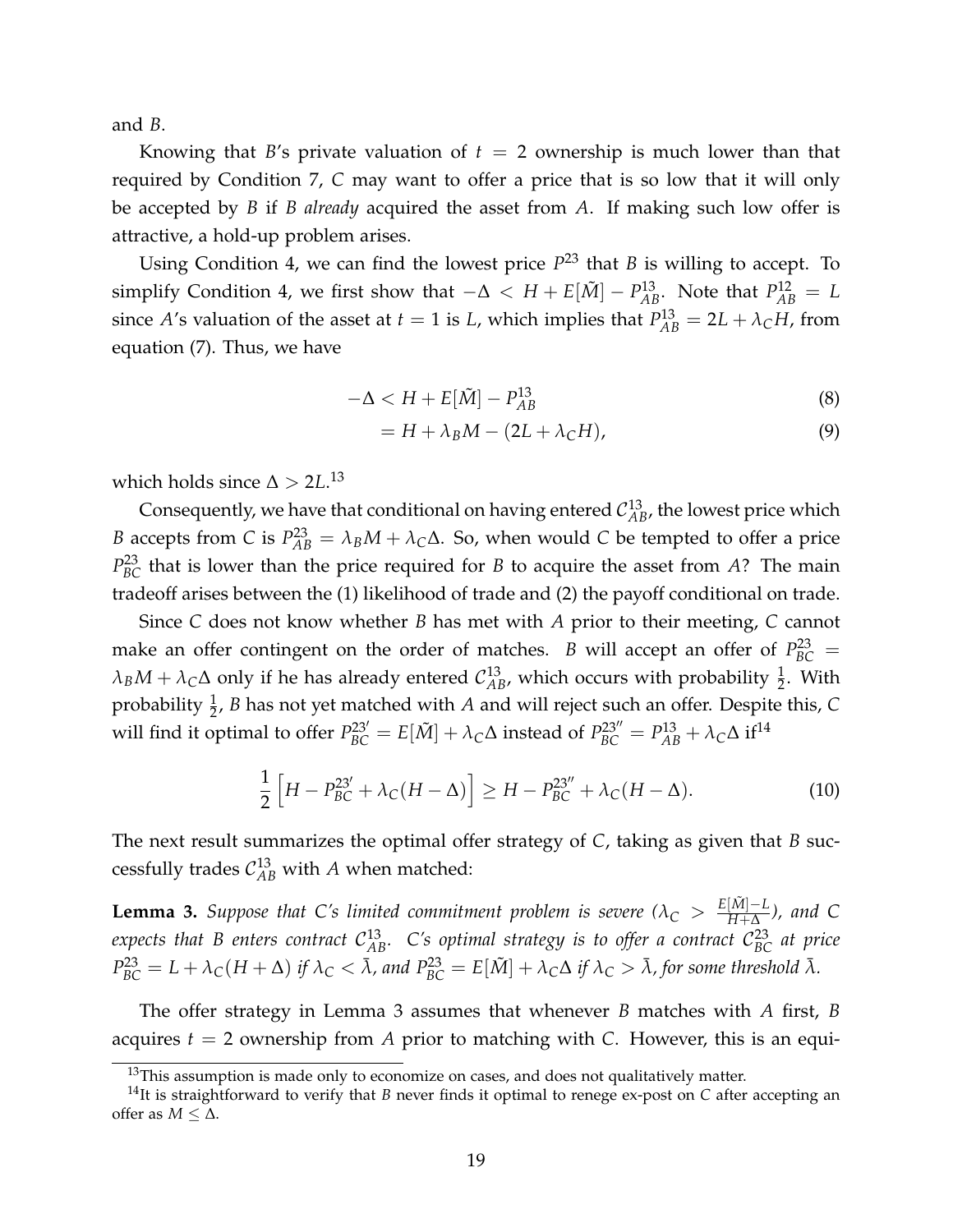librium strategy *only* if *B* at least breaks even by doing so. When *C* finds it optimal to offer some  $P_{BC}^{23}$  such that *B*'s net payoff from intermediating drops below zero, *B* ex-ante strictly prefers  $\mathcal{C}_{AB}^{12}$  (node  $\hat{(3)}$ ) to  $\mathcal{C}_{AB}^{13}$  (node  $\hat{(1)}$ ) and intermediation breaks down. This is exactly the case when  $P_{BC}^{23} = E[\tilde{M}] + \lambda_C \Delta$ , implying:

<span id="page-19-0"></span>**Lemma 4.** *Suppose that C's limited commitment problem is severe (i.e.*  $\lambda_C > \frac{E[\tilde{M}] - L}{H + \Delta}$ *H*+∆ *) and B believes that C will offer the hold-up price of*  $P_{BC}^{23} = E[\tilde{M}] + \lambda_C\Delta$ *. Then, B's optimal trading* strategy with A is to offer contract  $\mathcal{C}_{AB}^{12}$  at price  $P_{AB}^{12} = L$ .

We can combine Lemmas [3](#page-18-2) and [4](#page-19-0) to fully characterize the equilibrium. By Lemma [3,](#page-18-2) C's optimal offer, expecting that *B* will intermediate the asset (by entering  $\mathcal{C}_{AB}^{13}$  with *A*), is to hold up *B* whenever  $\lambda_C$  is greater than  $\bar{\lambda}$ . In turn, Lemma [4](#page-19-0) states that if *B* anticipates *C* to attempt a hold-up, *B* forgoes any attempt to intermediate the asset at all. Together this implies that whenever  $\lambda_C > \overline{\lambda}$ , the asset cannot be intermediated with probability 1 in equilibrium.

As an intermediary, *B* can weaken *C*'s incentives to attempt a hold-up by buying the asset on behalf of *C* with probability less than 1. Specifically, whenever *B* matches with *A* first, *B* can offer  $C_{AB}^{13}$  with some probability  $\mu < 1$ , and  $C_{AB}^{12}$  otherwise. By doing so, *B* lowers the expected probability that *C* believes he will obtain the asset conditional on offering a hold-up price  $E[\tilde{M}] + \lambda_C \Delta$  from  $\frac{1}{2}$  to  $\frac{\mu}{2}$ . As long as  $\mu$  is sufficiently low, *C*'s dominant strategy is to offer  $L + \lambda_C H + \lambda_C \Delta$ , which lets *B* break even in expectation from intermediation.

The next proposition summarizes the conditions under which, in equilibrium, the set of optimal trades are achieved under the legacy system:

<span id="page-19-2"></span>**Proposition 1** (Equilibrium under legacy system)**.** *Suppose that trade and settlement occurs under the legacy system. If C's limited commitment problem is not too severe (i.e.*  $\lambda_C < \bar{\lambda}$  for *some cutoff*  $\bar{\lambda} \in (0, 1)$ *), there exists an equilibrium in which the optimal trades are achieved with certainty.*<sup>[15](#page-19-1)</sup> *If* C's limited commitment problem is severe (i.e.  $\lambda_C < \overline{\lambda}$ ), C obtains the asset with *probability*  $\frac{1}{2}(1 + \mu^*) < 1$ , where  $\mu^*$  decreases in  $\lambda_C$  and  $\mu^* \in [0, 1)$ .

In the legacy environment, trades are unrestricted by the feasibility of settlement. Instead, whether settlement actions consistent with the agreed-upon trades are carried out ultimately depends on traders' incentives, given the costs associated with failing to keep promises. As a result, settlement breaks down whenever the costs of failing are not high enough to deter traders from reneging on contractual obligations ex-post.

<span id="page-19-1"></span> $15$ In the legacy system, the trades are optimal, but the allocation may not be optimal ex-post due to the positive probability that *C* fails in *t* = 3, resulting in a deadweight loss of 2∆.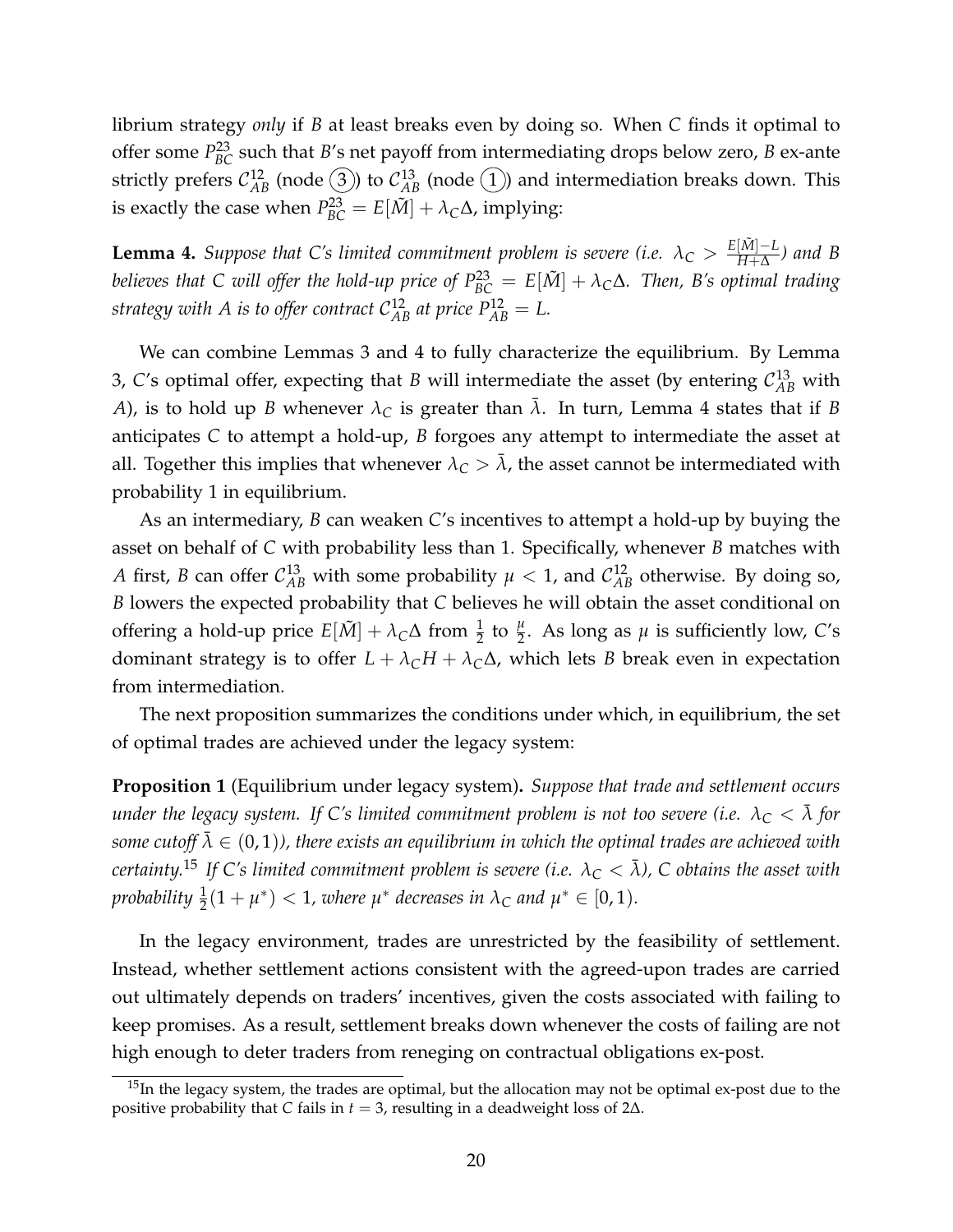In the context of the model, C's payoff from retaining the asset at  $t = 3$  is sometimes too large for the cost ∆ to provide sufficient incentives to return the asset to *B*. Expecting *C*'s limited commitment problem, both *A* and *B* require higher prices to compensate for the possibility of settlement to fail. This, however, in turn makes a "low-ball" offer ever more attractive. When  $\lambda_C$  is too large, intermediation completely breaks down as intermediating is no longer profitable for *B*.

At the same time, the complete decoupling between trade and settlement enables traders to enter into a contract without having to explicitly prove to their counterparty that they can fulfill the terms of that contract. In the context of the model, *B* is able to enter  $C_{BC}^{23}$  with *C*, regardless of whether he has already acquired  $t = 2$  ownership from *A*. As a consequence, when *B* matches with *C*, *B* preserves private information about whether he has met with *A* or not.

An important takeaway is the *interplay* between the trading system and the settlement system. Trading occurs asynchronously, with little transparency over the history of trades. Taken in isolation, both the opacity of a trading system and the reliance of a settlement system on ex-post incentive compatibility could be viewed as suboptimal, from the standpoint of market design. However, we show that, when paired, this combination is fundamental to facilitating the efficient transfer of ownership between multiple traders. Even with the potential for a hold-up problem, traders successfully agree to an interdependent set of contracts, as long as the limited commitment problem is not too severe (i.e.  $\lambda_C$  is small enough).

### **4.2 Tokenized Market**

In a token system, traders can program the asset to guarantee the future settlement of the trade they are negotiating. This commitment technology implies that settlement occur regardless of whether an trader would like to strategically fail ex post.

Let us revisit the limited commitment problem posed by *C*'s ex-post incentive to retain the asset in  $t = 3$ . Suppose that, during the trading stage, A and B meet at  $t = m1$ and agree to some contract  $\mathcal{C}_{AB}^{13}$ . In a token environment, a corresponding program is jointly submitted by A and B, which instantly transfers  $t = 1, 2$  ownership of the asset from *A*'s to *B*'s, while guaranteeing that the ownership of the asset is transferred back to *A* at  $t = 3$ . By entering  $C_{AB}^{13}$  *A* relinquishes any ownership (and thus control) of the asset for dates  $t = 1, 2$  the moment they trade; concurrently, *B* immediately gains the right to enter any transfer of  $t = 1, 2$  ownership of the asset.

At  $t = m2$ , *B* and *C* meet and agree to some contract  $C_{BC}^{23}$ . Since *B* acquired control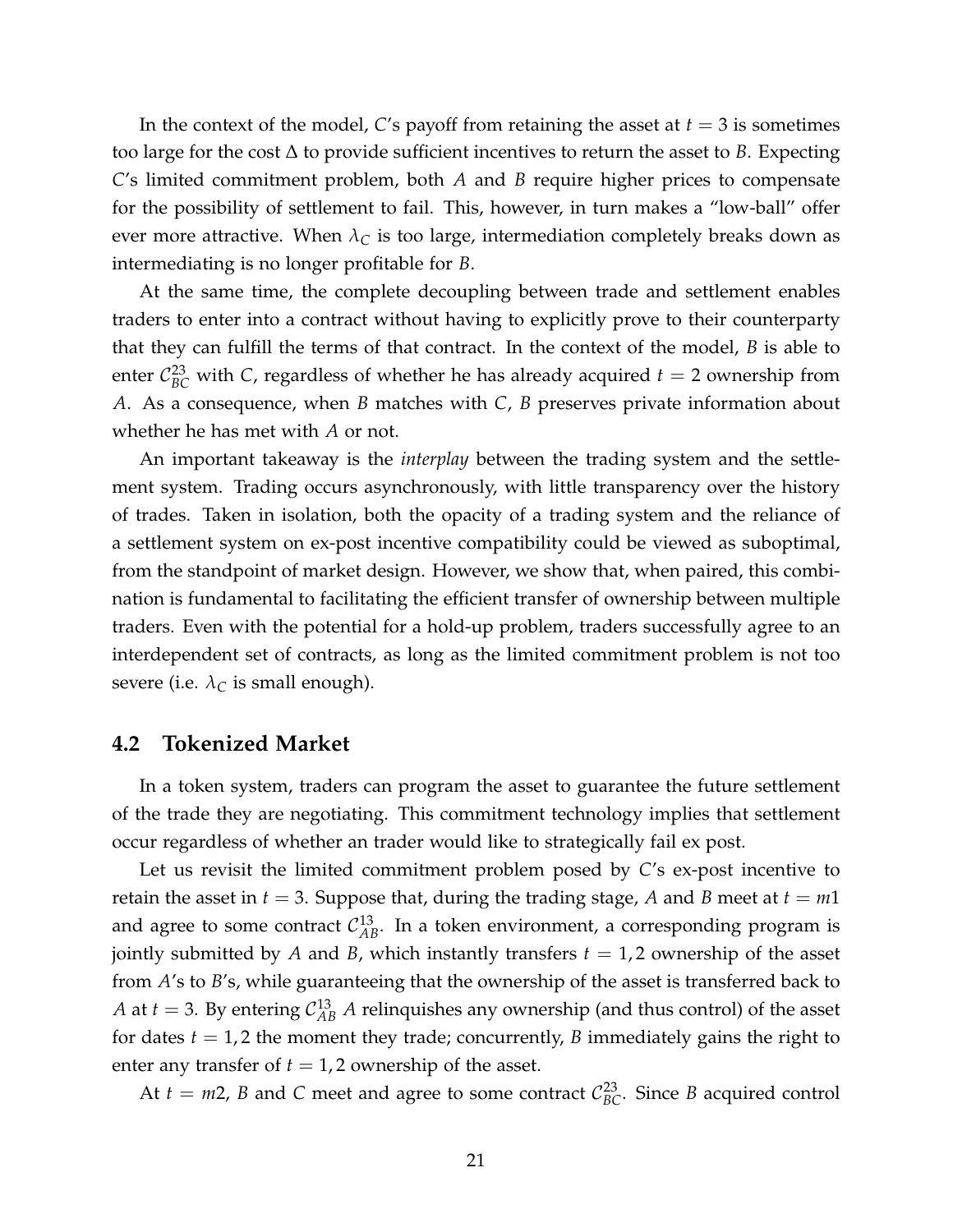

Figure 7: **Trading in Token System.** This figure outlines the events under the two possible sequence of meetings. In sequence [I], *B* meets with *C*, then with *A*. In sequence [II], *B* meet with *A*, then with *C*.

over  $t = 2$  ownership of the asset,  $C_{BC}^{23}$  is feasible. *C* instantly gains the right to enter any transfer of  $t = 2$  ownership of the asset. However, the asset is programmed to return to *A* at date  $t = 3$ , and *C* exercises no control over the asset beyond  $t = 2$ . In this way, the token system resolves settlement uncertainty arising from *C*'s limited commitment problem.

Despite its clear advantage over the legacy system in resolving settlement uncertainty, the token system poses two new issues that were not present under the legacy system. They both arise due to the requirement that contracts must be feasible.

Critically, when *B* meets with *C*, *B* must reveal to *C* about whether he has  $t = 2$ ownership of the asset. In the token system, a contract is feasible only if the seller of the asset already holds the ownership rights of the asset for the date at which the asset must settle. As such, when *B* and *C* negotiate a contract, both traders can verify whether the terms of negotiation are feasible. In effect, *C* can verify at the time of trade that *B* holds the asset, since otherwise the program corresponding to  $C_{BC}^{23}$  would not be permissible.

This information, which was not revealed in the legacy system, exacerbates the possibility of a hold-up. In contrast to the legacy system,  $C$  chooses his offer  $P_{BC}^{23}$  conditional on verifying that *B* has already acquired  $t = 2$  ownership of the asset. With this certainty, the optimal offer strategy of *C* is to offer just *B*'s reservation price,  $E[M]$ . The revelation of information regarding the order of trades magnifies the hold-up problem that was possible in the legacy system but not always binding. The hold-up problem now can directly prevent desired allocations from being achieved in equilibrium:

<span id="page-21-0"></span>**Theorem 1** (Equilibrium with Tokens)**.** *Suppose that trade and settlement occurs under the* token system. For  $\lambda_B > \frac{L}{M}$ , there exists an equilibrium where B and C enter  $\mathcal{C}_{BC}^{23}$  with probability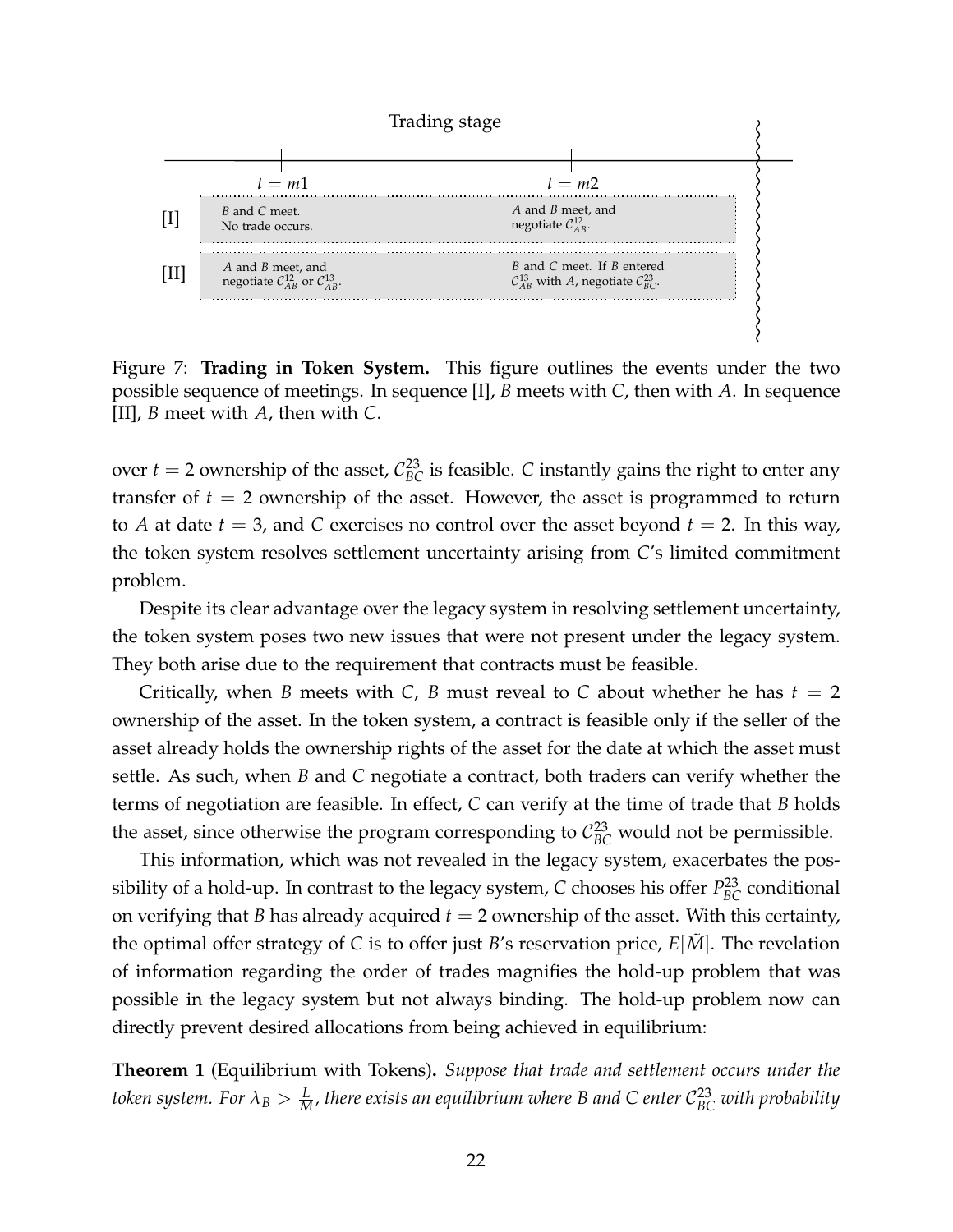1  $\frac{1}{2}$ *. For*  $\lambda_B < \frac{L}{M}$ *, C is unable to acquire the asset in equilibrium.* 

Additionally, the order of trades directly affects whether the asset can be intermediated by *B*. In order for *B* to enter a contract  $C_{BC}^{23}$  with *C*, *B* must at the time of their match own the rights to the asset at  $t = 2$ . This implies that *B* must have acquired the relevant rights from *A* prior to trading with *C*:

<span id="page-22-1"></span> $\bf{Corollary 1.}$   $\mathcal{C}_{BC}^{23}$  is a feasible contract only if B matches with  $A$  first and obtains  $t=2$  ownership *of the asset.*

An implication is that the intermediation chain between *A*, *B*, and *C* can only arise with at most probability  $\frac{1}{2}$ , when *B* matches with *A* at  $t = m1$ , before matching with *C* at  $t = m2^{16}$  $t = m2^{16}$  $t = m2^{16}$ 



Figure 8: **Relative efficiency of settlement systems.** This plot shows the relative efficiency of the equilibrium under the legacy system and the token system for  $\lambda_B$  and  $\lambda_C$ , which each capture the degree to which a hold-up or limited commitment problem exist. Parameters are set at  $L = 3$ ,  $H = 12$ ,  $M = 5$ ,  $\Delta = 6$ . Efficiency is greater under the legacy system in the blue region, the token system in the orange region, and equivalent in the grey region.

There are two things to note. First, due to the requirement of matching orders, the equilibrium with tokens fails to achieve ex-ante first-best allocations. This result, which

<span id="page-22-0"></span> $16$ Of course, this inefficiency is borne directly from our simplifying assumption that the sequence of matches are random. One could consider an environment where *B* could take (costly) actions to endogenously determine the order of matches. As discussed earlier, this alone will not materially improve the outcomes in token system as it does not address the hold-up problem.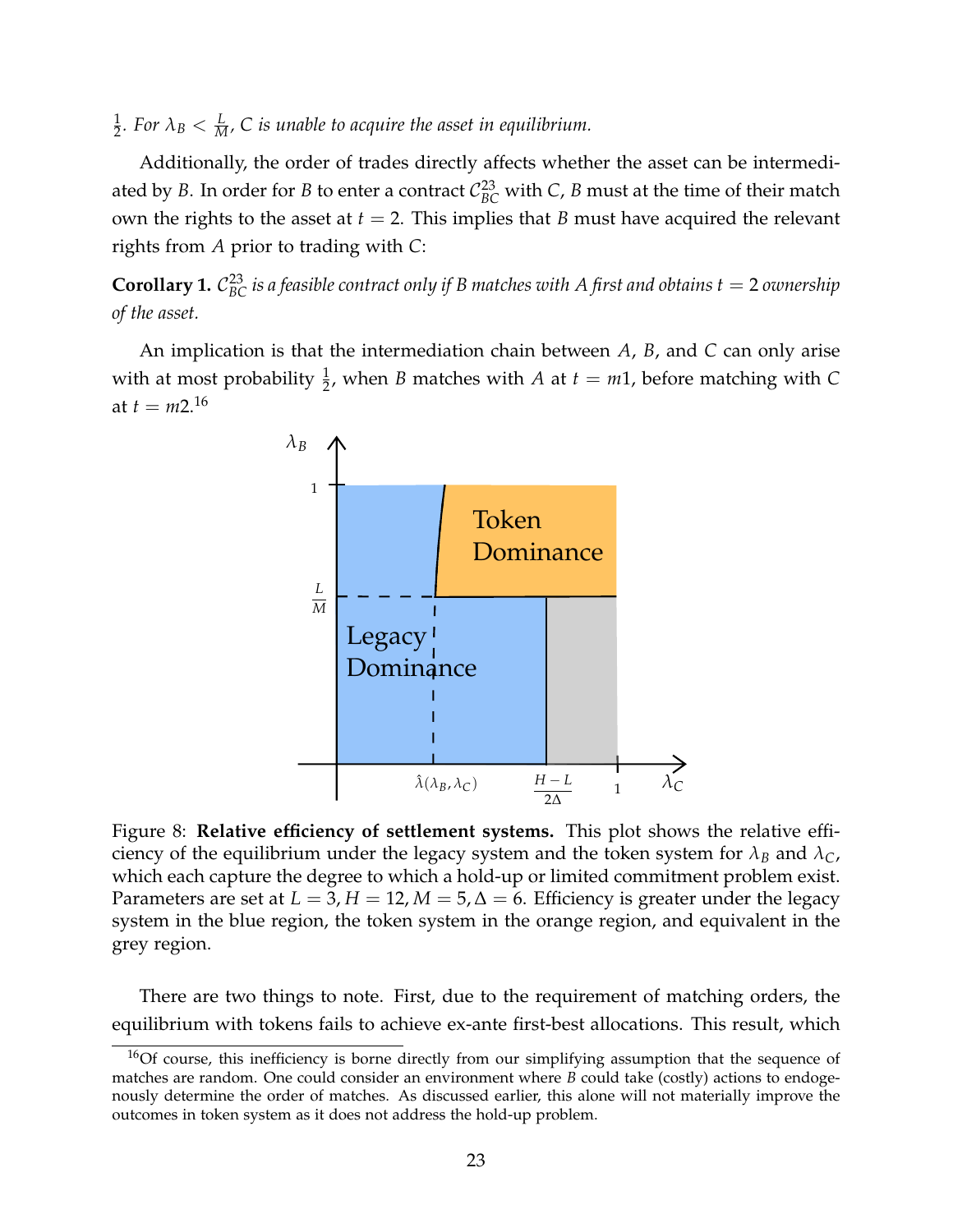arises due to the random match sequence, *is not*, in general a problem when trade and settlement are segregated, as in a typical legacy system. This points to an efficiency loss that can arise when immediate settlement is implemented. Second, the hold-up problem becomes acute with *C*'s revelation of *B*'s ownership of the asset (and the order of trades). In fact, when *A* values *t* = 2 ownership of the asset strictly less than *L*, *C* will *always* finds it profitable to offer a low price, which *B* accepts conditional on owning the asset. However, anticipating this, *B* opts not to acquire the asset in the first place, thus thwarting intermediation. The next theorem summarizes the relative efficiency between a legacy and token system:

<span id="page-23-0"></span>**Theorem 2** (Relative Efficiency). *Suppose that*  $\lambda_B < \frac{L}{M}$ . Then, efficiency is greater under the *legacy system if*  $\lambda_C<\frac{H-L}{2\Delta}$ *, and equivalent when*  $\lambda_C>\frac{H-L}{2\Delta}$ *. If*  $\lambda_B>\frac{L}{M}$ *, then efficiency is greater under the token system if*  $\lambda_C > \hat{\lambda}$  *and lower when*  $\lambda_C < \hat{\lambda}$ , *for some threshold*  $\hat{\lambda} > \bar{\lambda}$ *.* 

**Discussion.** The main takeaway is that token systems are not unambiguously superior to the legacy system. Rather, our model highlights two key issues that arise in decentralized, heavily intermediated markets. First, the scope of intermediation *drops* under tokenization, as intermediaries' valuations play a much more significant role in their ability to assist with the reallocation of the asset. Second, while tokenization can eradicate settlement uncertainty when two parties can agree to a desirable trade, the fact that each trade must be feasible at the time of trade puts undue emphasis on the need for the sequence of meetings to coincide with the order of intermediation.

Our results motivate a natural question on what solutions could address potential inefficiencies arising with token systems. As our paper shows, token systems may reveal too much information in environments where optimal allocations depend on intermediaries. Markets involving trading mechanisms with direct matching between sellers and buyers are more attractive candidates for applying token systems. In general, an obvious proposition is to re-design the trading system in conjunction with the settlement system in order to maximize the potential of zero settlement uncertainty. This, however, ignores the frictions, outside of our model, that may support or necessitate the trading environment taken as given in our environment. In the context of our model, while the role of *B* as an intermediary is assumed, it is important to recognize that intermediaries can play an essential role in facilitating transactions that might not otherwise occur. Specifically, in a more complex model, trades may not occur even if *A* and *C* can meet. We expect that our results would extend to an environment where *B* arises as an intermediary endogenously.

The two key sources of inefficiency arise due to the revelation of information regarding ownership at the time of trade. Our results might suggest that another solution is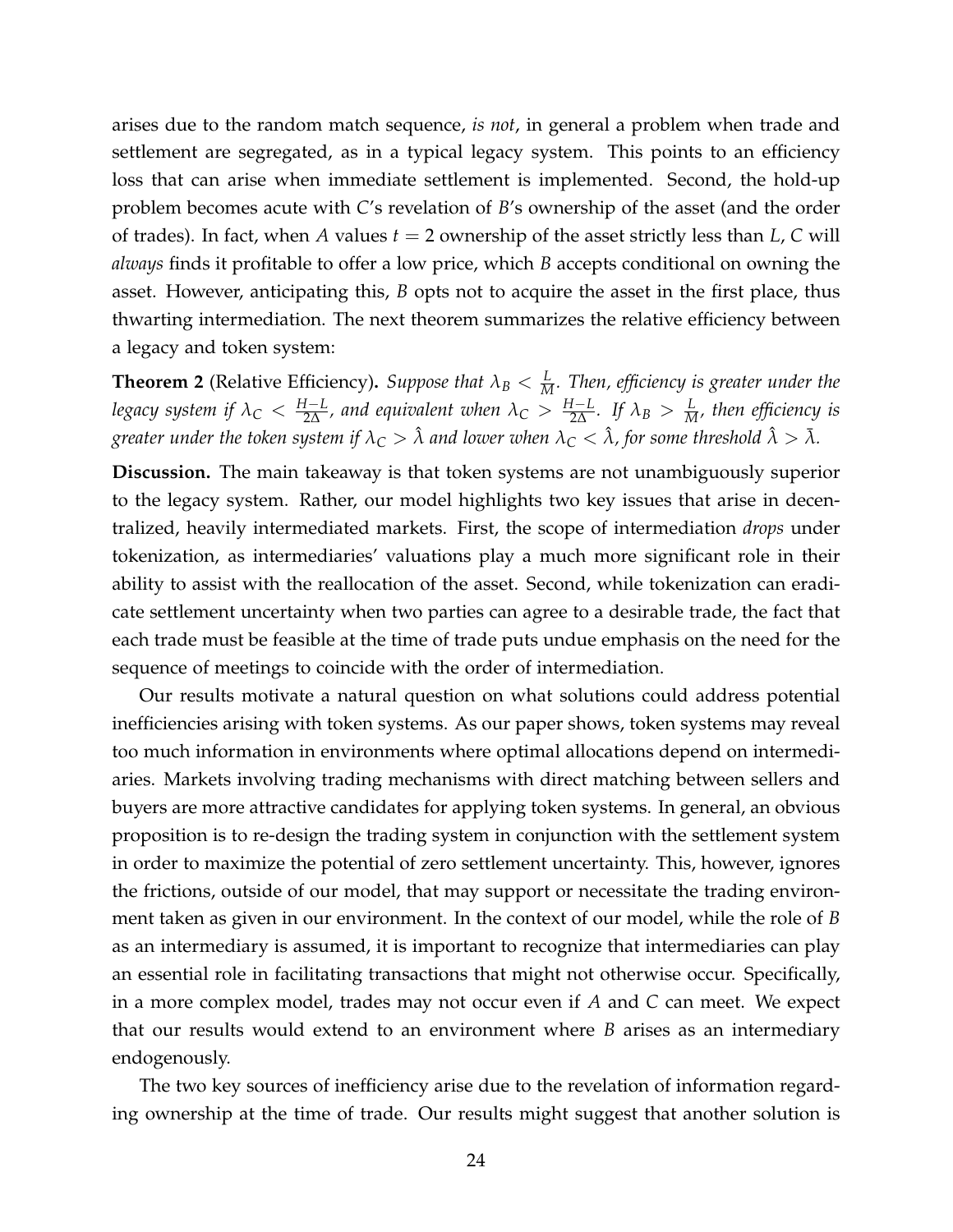to relax the conditions of trade, so that traders could enter trades without revealing this information. At first glance, it seems like it could resolve the issues pertinent to the token system. In the context of our model, this would be akin to enabling *B* and *C* to enter a state-contingent contract, whereby a trade is executed only if at the end of the trading stage, *B*'s account holds *t* = 2 ownership of the asset.

However, allowing for such a contract re-introduces a commitment problem and with it settlement fails. A small modification of the model suffices using an argument related to that made by [\(Lee et al.,](#page-26-2) [2021b\)](#page-26-2). Suppose that *B*'s valuation of the asset at  $t = 2$ for a range between O and H, and B learns it after the meeting at  $t = m2$ . The statecontingent contract introduces a "gap", whereby *B* now has the option to forgo his trade with *C* by failing to satisfy the conditions of trade. In particular, even if *B* obtains  $t = 2$ ownership of the asset from *A*, if B wants to hold onto it for himself, then *B* simply needs to hold ownership in, for example, a separate account unknown to *C*. This means that *B* honors the trade with *C* only when his  $t = 2$  valuation is realized as low. It is straightforward to see that, in equilibrium, C would offer a price less than *H*, which means that, generically, trade fails with a positive probability. In other words, there is an implicit form of strategic settlement failure. The re-introduction of a commitment problem can become even more problematic for token systems as, technically, the agreed upon trade, which reference accounts, was executed without fault by the joint program.

## <span id="page-24-0"></span>**5 Conclusion**

This paper studies how tokenization affects equilibrium trade in a theoretical model of an over-the-counter market. Tokenization has clear advantages: We illustrate how tokenization it can eliminate a limited commitment problem, by committing settlement actions at the time that contracts are forged. Collapsing trade and settlement, however, comes at a cost. We show that doing so necessitates that traders reveals more private information relative to the traditional environment. This creates a hold-up problem and may destory an intermediation chain necessary for efficient outcomes.

Whether a settlement protocol is efficient is intricately tied to the whether it is paired with a congruent trading mechanism. Due to the potential for decentralization, tokenized markets have been viewed as particularly disruptive for over-the-counter markets. However, some features are not amenable to the current market structure, which depends highly on intermediaries to facilitate complex intermediation chains. Our paper offers a concrete illustration of this problem.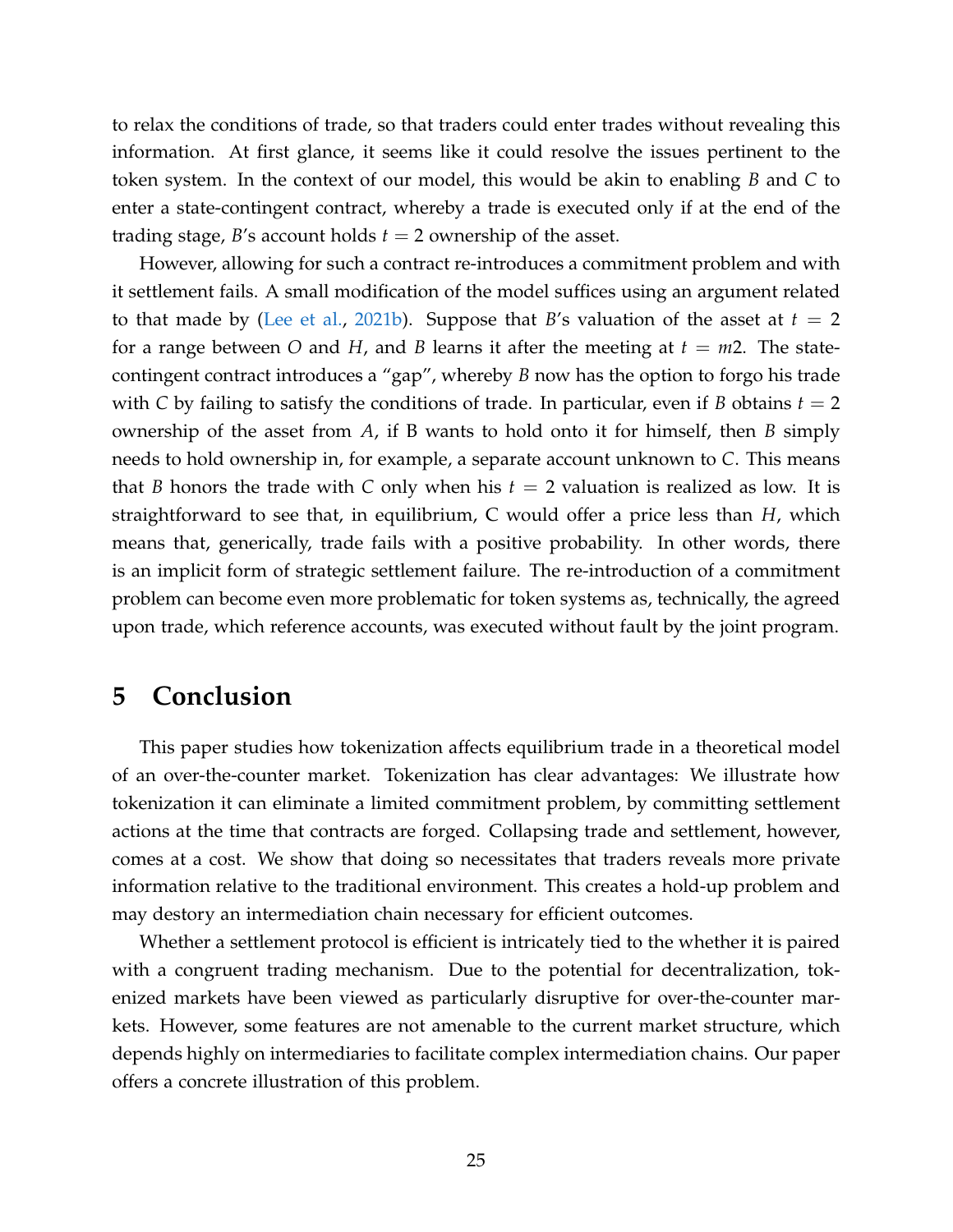## **References**

- <span id="page-25-7"></span>**Abadi, Joseph and Markus Brunnermeier**, "Blockchain economics," Technical Report, National Bureau of Economic Research 2018.
- <span id="page-25-3"></span>**Board, Financial Stability**, "Decentralised financial technologies: Report on financial stability, regulatory and governance implications," *June. FSB*, 2019.
- <span id="page-25-4"></span>**Chiu, Jonathan and Thorsten V Koeppl**, "The economics of cryptocurrencies–bitcoin and beyond," 2017.
- <span id="page-25-5"></span>**and** , "Blockchain-based settlement for asset trading," *The Review of Financial Studies*, 2019, *32* (5), 1716–1753.
- <span id="page-25-6"></span>**Cong, Lin William and Zhiguo He**, "Blockchain disruption and smart contracts," *The Review of Financial Studies*, 2019, *32* (5), 1754–1797.
- <span id="page-25-8"></span>**Easley, David, Maureen O'Hara, and Soumya Basu**, "From mining to markets: The evolution of bitcoin transaction fees," *Journal of Financial Economics*, 2019.
- <span id="page-25-2"></span>**Fleming, Michael J and Frank M Keane**, "What's behind the March spike in treasury fails?," Technical Report, Federal Reserve Bank of New York 2016.
- <span id="page-25-0"></span>**and Kenneth Garbade**, "Explaining settlement fails," *Current Issues in Economics and Finance*, 2005, *11* (9).
- <span id="page-25-1"></span>**Garbade, Kenneth, Frank M Keane, Lorie Logan, Amanda Stokes Kirby, and Jennifer Wolgemuth**, "The introduction of the TMPG fails charge for US Treasury securities," *Economic Policy Review*, 2010, *16* (2).
- <span id="page-25-11"></span>**Garratt, Rodney, Michael Junho Lee, Antoine Martin, and Robert M Townsend**, "Who sees the trades? The effect of information on liquidity in inter-dealer markets," *The Effect of Information on Liquidity in Inter-Dealer Markets (July 2019). FRB of New York Staff Report*, 2019, (892).
- <span id="page-25-10"></span>**Khapko, Mariana and Marius Zoican**, "How fast should trades settle?," *Management Science*, 2020.
- <span id="page-25-9"></span>**Koeppl, Thorsten, Cyril Monnet, and Ted Temzelides**, "Optimal clearing arrangements for financial trades," *Journal of Financial Economics*, 2012, *103* (1), 189–203.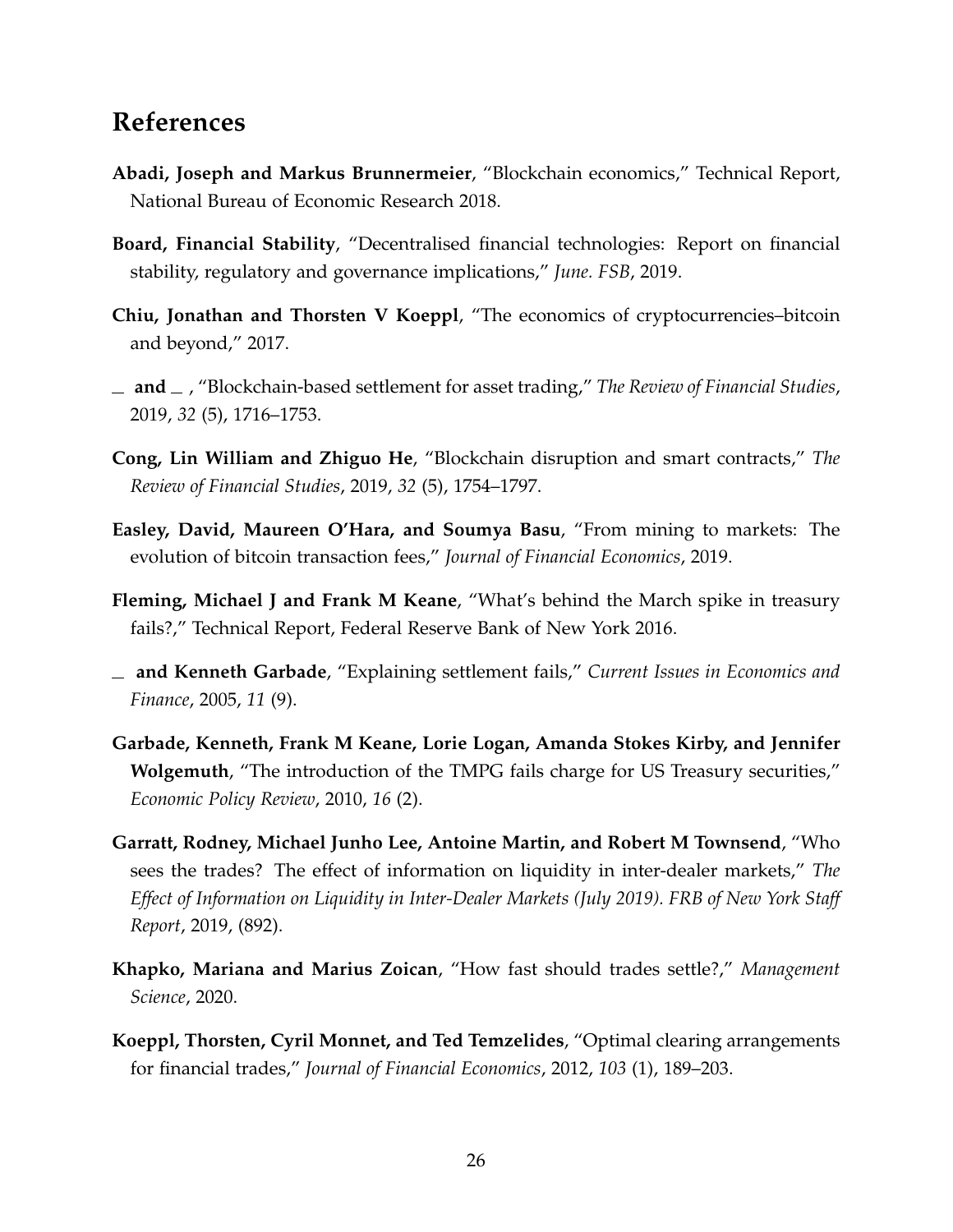- <span id="page-26-0"></span>**Lee, Michael Junho, Antoine Martin, and Robert M. Townsend**, "Optimal Design of Token Markets," 2021.
- <span id="page-26-2"></span> $\mu$ , and Robert Townsend, "Zero settlement risk token systems," 2021.
- <span id="page-26-3"></span>**Martin, Antoine and James McAndrews**, "Liquidity-saving mechanisms," *Journal of Monetary Economics*, 2008, *55* (3), 554–567.
- <span id="page-26-1"></span>**Townsend, Robert**, "Distributed ledgers: Innovation and regulation in financial infrastructure and payment systems," 2019.

## **Proofs**

*Proof of Lemma [1.](#page-10-1)* Follows from text.

*Proof of Lemma* [2.](#page-17-0) Note that  $E[\tilde{M}] > L + \lambda_C(H + \Delta)$  for  $\lambda_C > \frac{E[\tilde{M} - L]}{H + \Delta}$ *H*+∆ , which requires  $E[\tilde{M}] > L$  since  $\lambda_C > 0$ .  $\Box$ 

*Proof of Lemma [3.](#page-18-2)* Following the argument in the text, it suffices to consider whether *C* finds it optimal to make an offer which is accepted with probability 1, or  $E[\tilde{M}]$  +  $\lambda_C\Delta$ , which is accepted with probability  $\frac{1}{2}$  conditional on *B* already having acquired *t* = 2 ownership from *A*. Consider a price at which *B* always accepts, which requires Condition [3.](#page-13-2) The minimum price satisfying the condition is  $L + \lambda_C H + \lambda_C \Delta$ . *C*'s payoff for offering  $L + \lambda_C H + \lambda_C \Delta$  is greater than offering  $E[\tilde{M}] + \lambda_C \Delta$  if:

$$
H - (L + \lambda_C H + \lambda_C \Delta) + \lambda_C (H - \Delta)
$$
\n(11)

 $\Box$ 

$$
\geq \frac{1}{2} \left( H - \left( E[\tilde{M}] + \lambda_C \Delta \right) + \lambda_C (H - \Delta) \right) \tag{12}
$$

Reorganizing this inequality, we get the inequality holds only if  $\lambda_C < \frac{\frac{1}{2}H-L+\frac{1}{2}E[\tilde{M}]}{\frac{1}{2}H+(1-\frac{1}{2})2\Lambda}$  $\frac{1}{2}H+(1-\frac{1}{2})2\Delta$ . Note, *C*'s payoff is positive given price  $L + \lambda_C H + \lambda_C \Delta$  only if  $\lambda_C < \frac{H-L}{2\Delta}$ , and  $\frac{(1-\frac{1}{2})H - L + \frac{1}{2}E[\tilde{M}]}{\frac{1}{2}H + (1-\frac{1}{2})2\Delta}$  $\frac{\frac{1}{2}I^{\frac{1}{2}}(1-\frac{1}{2})^{2\Delta}}{\frac{1}{2}H+(1-\frac{1}{2})^{2\Delta}}$  < *I*−*L*. Also, note that  $\frac{(1-\frac{1}{2})H-L+\frac{1}{2}E[\tilde{M}]}{\frac{1}{2}H+(1-\frac{1}{2})2\Delta}$  $\frac{[\tilde{M}-L]}{H+\Delta}$ . Hence, for some threshold  $\bar{\lambda}\equiv\frac{\frac{1}{2}H-L+\frac{1}{2}E[\tilde{M}]}{\frac{1}{2}H+\Delta}$  $\frac{1}{2} \frac{1}{2} H - L + \frac{1}{2} E[\tilde{M}] \geq \frac{E[\tilde{M} - L]}{H + \Delta}$ *H*−*L*  $\frac{\frac{L}{2}H + \Delta}{2H + \Delta}$ *C* offers  $L + \lambda_C(H + \Delta)$  for  $\lambda_C < \overline{\lambda}$ , and  $E[\tilde{M}] + \lambda_C\Delta$  otherwise.  $\Box$ 

*Proof of Lemma* [4.](#page-19-0) Note that given  $P_{BC}^{23} = L + \lambda_C(H + \Delta)$ , *B* breaks even in expectation. This implies that any lower price violates *B*'s participation condition, and the optimal strategy for *B* is to make offer  $P_{AB}^{12} = L$  to *A*. Hence if  $\lambda_C > \bar{\lambda}$ , *B'*s optimal offer strategy is  $P_{AB}^{12} = L$ .  $\Box$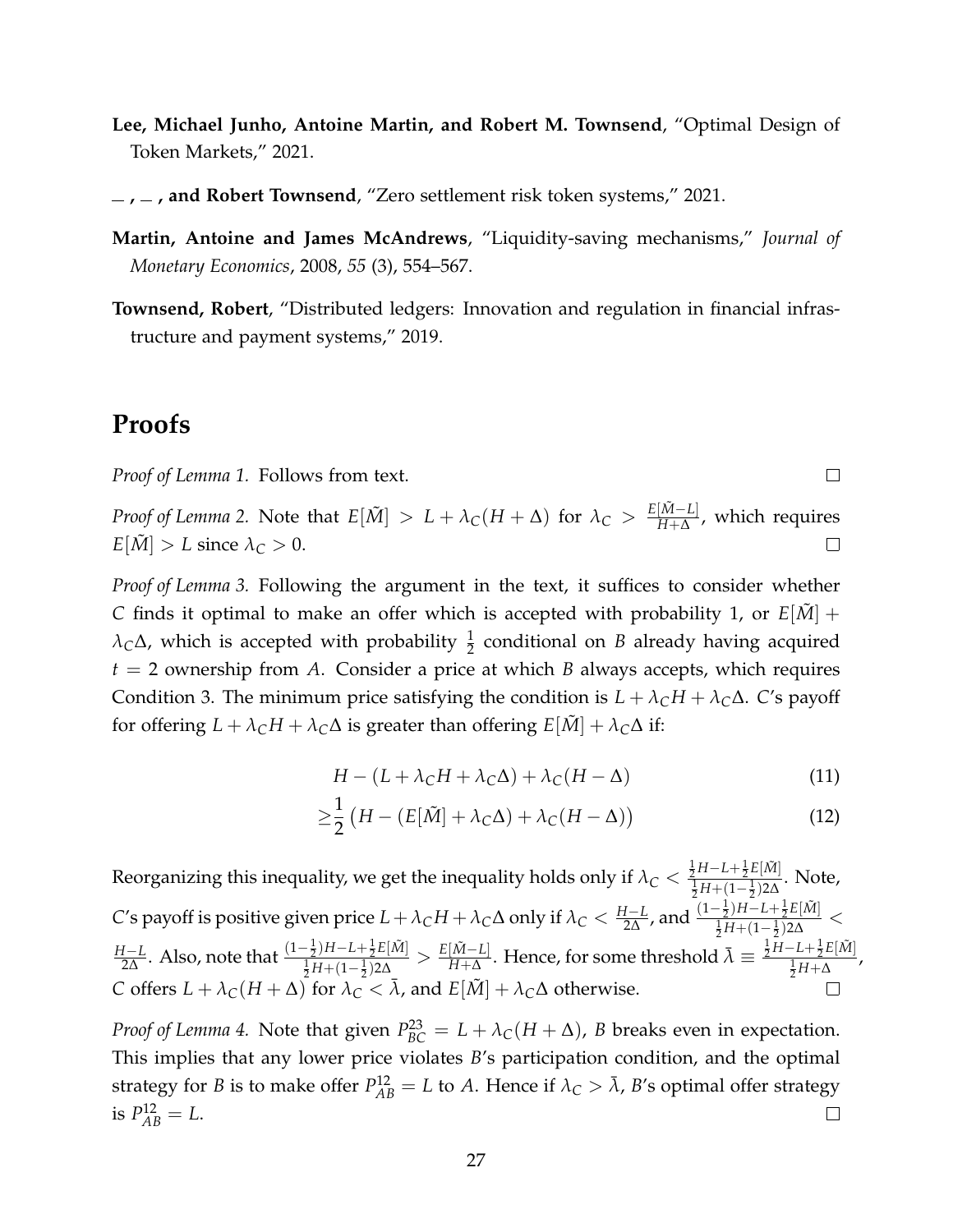*Proof of Theorem [1.](#page-19-2)* We first show existence of an equilibrium where traders agree to  $\mathcal{C}_{AB}^{13}$ *AB* and  $\mathcal{C}_{BC}^{23}$ , independent of the order of matches when  $\lambda_C < \bar{\lambda}$ . Assume  $\lambda_C > \bar{\lambda}$ . A always accepts *B*'s offer  $P_{AB}^{13} = 2L + \lambda_H$ , which is equal to his reservation price taking into account *C*'s strategic fail as outlined in Lemma [1.](#page-10-1) Under Lemma [3,](#page-18-2) *C*'s offer strategy is  $P_{BC}^{23} = L + \lambda_C (H + \Delta)$ , which *B* accepts conditional on having or expected to enter  $\mathcal{C}_{AB}^{13}$ , since it is equal to his reservation price and a premium  $\lambda_C\Delta$  associated with the daisy chain fail.

Next, we show that when when  $\lambda_C > \overline{\lambda}$ , there does not exist an equilibrium where *C* obtains the asset with probability 1. By Lemma [3,](#page-18-2) conditional on *B* always entering  $\mathcal{C}_{AB}^{13}$ *AB* with *A*, *C*'s optimal offer strategy is  $P_{BC}^{23} = E[\tilde{M}] + \lambda_C \Delta$ , which violates *B*'s participation condition. Following Lemma [4,](#page-19-0) *B*'s dominant strategy to choose  $P_{AB}^{12} = L$ . Together this implies that *C* fails to obtain the asset with certainty. we show that there is an equilibrium where *C* obtains the asset with some probability  $\mu^* \frac{1}{2} + (1 - \frac{1}{2})$  for some  $µ^*$  ∈ [0, 1). Consider a candidate equilibrium in which *B* enters  $C_{AB}^{13}$  with probability  $\mu$ , and  $\mathcal{C}_{AB}^{12}$  otherwise if matched with *A* first, and enter  $\mathcal{C}_{AB}^{13}$  if he accepts  $\mathcal{C}_{BC}^{23}$  when matched with *C* first. *C* maximizes his payoff from offering  $P_{BC}^{23} = L + \lambda_C(H + \Delta)$  if:

$$
(\mu \frac{1}{2} + (1 - \frac{1}{2})) [H - (L + \lambda_C H + \lambda_C \Delta) + \lambda_C (H - \Delta)] \ge \mu \frac{1}{2} [H - (\lambda_B L + \lambda_C \Delta) + \lambda_C (H - \Delta)]
$$
\n(13)

Note that the inequality becomes monotonically tighter as *µ* increases, and holds when  $\mu \to 0$ . This implies that there exists some  $\mu'$  such that equality holds. Let  $\mu^*$  be given by max <sup>n</sup> 0, *<sup>H</sup>*−*L*−2*λC*<sup>∆</sup> *L*+*λCH*−*λBL*  $\left\{\n\right\}.$  Since for price  $P_{BC}^{23} = L + \lambda_C (H + \Delta)$ , *B* exactly breaks even, *B* is indifferent between any  $\mu$  conditional on  $P_{BC}^{23} = L + \lambda_C(H + \Delta)$ . This establishes existence.  $\Box$ 

*Proof of Corollary [1.](#page-22-1)* Follows from text.

*Proof of Theorem [1.](#page-21-0)* Suppose that the order of matches is *B* − *C* and *A* − *B*. Since *B* does not own any rights to the asset when she matches with *C*, no contract is feasible. Hence, trade only occurs between  $A - B$ .

Suppose that the order of matches is  $A - B$  and  $B - C$ . The order of trades is common knowledge, since trade between *B* and *C* requires *B* to own the asset. Suppose that *B* acquires rights to the asset for  $t = 2$  with probability 1. Suppose that *C* offers  $\lambda_C L$ . Then, *B* accepts with probability 1. Note, however, that *B* must offer *A* at least *L* in order to obtain *t* = 2 ownership. Since doing so leads to negative profits, it is optimal for *B* to only acquire  $t = 1$  ownership. Hence, in equilibrium *C* never obtains the asset if  $\lambda_B < 1$ ,

 $\Box$